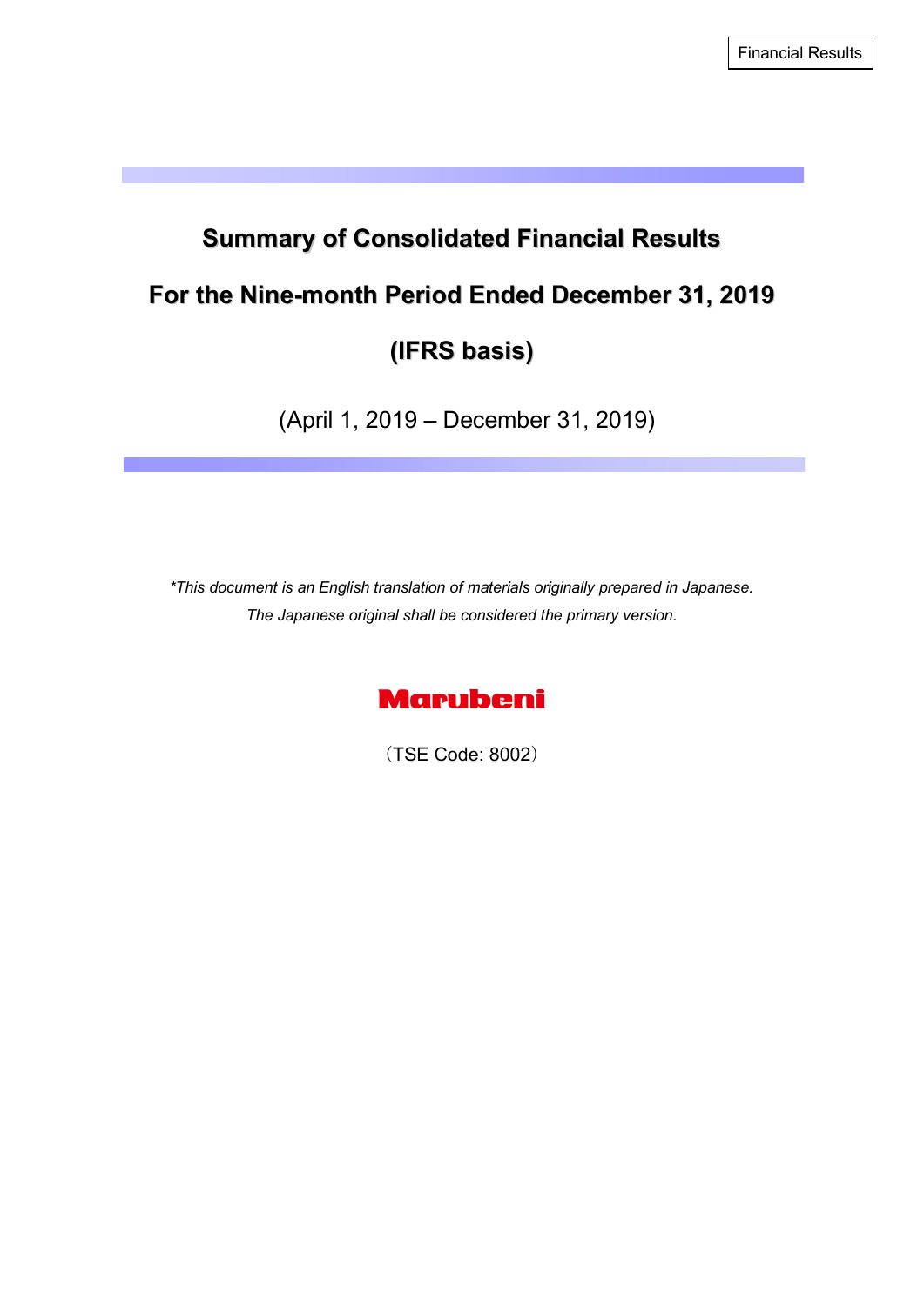#### **Summary of Consolidated Financial Statements for the Nine-Month Period Ended December 31, 2019 (IFRS basis)**

| (URL https://www.marubeni.com/en/)                                                                                                                                                                                                                                                                         | Code number: 8002                                                                      |
|------------------------------------------------------------------------------------------------------------------------------------------------------------------------------------------------------------------------------------------------------------------------------------------------------------|----------------------------------------------------------------------------------------|
| KAKINOKI Masumi President and CEO. Member of the Board<br>TACHIBANA Masato General Manager, Media Relations Sec., Corporate Communications Dept.<br>Expected filing date of quarterly financial statement report:<br>February 7, 2020<br>Prepared<br>To be held (for institutional investors and analysts) | TEL (03) 3282 - 4803                                                                   |
| 1. Consolidated financial results for the nine-month period ended December 31, 2019 (April 1, 2019 - December 31, 2019)                                                                                                                                                                                    | (Remarks)                                                                              |
|                                                                                                                                                                                                                                                                                                            | Figures are rounded to the nearest million.<br>%: change from the previous fiscal year |
|                                                                                                                                                                                                                                                                                                            |                                                                                        |

|                                                  | Revenue            | Operating profit        | Profit before tax       | Profit for the period   | Profit attributable to<br>owners of the parent | Comprehensive<br>income<br>for the period |  |
|--------------------------------------------------|--------------------|-------------------------|-------------------------|-------------------------|------------------------------------------------|-------------------------------------------|--|
| Nine months ended December 31. (millions of yen) |                    | $(%)$ (millions of yen) | $(%)$ (millions of ven) | $(%)$ (millions of ven) | $(% )$ (millions of ven)                       | (%)<br>$(% )$ (millions of ven)           |  |
| 2019                                             | (8.1)<br>5.239.786 | (20.0)<br>109.947       | 186.955<br>(34.3)       | 152.880<br>(32.2)       | (33.7)<br>145.648                              | (64.2)<br>92.061                          |  |
| 2018                                             | 5.704.006<br>(0.8) | 43.6<br>137.449         | 36.6<br>284.620         | 33.2<br>225.402         | 33.3<br>219.620                                | 3.8<br>257.078                            |  |

|                                | Earnings per share<br>(basic) | Earnings per share<br>(diluted)                                 |
|--------------------------------|-------------------------------|-----------------------------------------------------------------|
| Nine months ended December 31, | (yen)                         | (yen)                                                           |
| 2019                           | 82.23                         | 82.14                                                           |
| 2018                           | 124.81                        | 124.71                                                          |
| $(A \cup A)$                   |                               | 1 "Onarating profit" is procepted in accordance with longpoon a |

*(Note) 1. "Operating profit" is presented in accordance with Japanese accounting practice for investors' convenience and is not required by IFRS.* 124.81 124.71

"Operating profit" is the sum of "Gross trading profit", "Selling, general and administrative expenses" and "Provision for doubtful accounts".<br>2. "Basic and diluted earnings per share" are based on "Profit attributable to

#### **(2) Consolidated financial conditions**

|                   | Total assets      | Total equitv      | Equity attributable to<br>owners of the parent | Equity attributable to<br>owners of the parent ratio |
|-------------------|-------------------|-------------------|------------------------------------------------|------------------------------------------------------|
|                   | (millions of ven) | (millions of yen) | (millions of yen)                              | (%)                                                  |
| December 31, 2019 | 6.812.042         | 2,088,159         | 1.997.308                                      | 29.3                                                 |
| March 31, 2019    | 6.809.077         | 2.071.726         | 1.977.741                                      | 29.0                                                 |

#### **2. Dividends information**

|                            |             | Dividends per share |             |             |        |
|----------------------------|-------------|---------------------|-------------|-------------|--------|
|                            | 1st Quarter | 2nd Quarter         | 3rd Quarter | 4th Quarter | Annual |
|                            | (ven)       | (ven)               | (yen)       | (ven)       | (yen)  |
| Year ended March 31, 2019  |             | 17.00               |             | 17.00       | 34.00  |
| Year ending March 31, 2020 |             | 17.50               |             |             |        |
| Year ending March 31, 2020 |             |                     | ٠           | 17.50       | 35.00  |
| (Forecast)                 |             |                     |             |             |        |

*(Note) Changes from the latest announced forecasts: None*

#### **3**.**Consolidated earnings forecast for FYE 3/2020 (April 1, 2019 - March 31, 2020)**

(Remarks) %: change from the previous fiscal year

|        | Profit attributable to owners of the<br>parent |        | Earnings per share (basic) |
|--------|------------------------------------------------|--------|----------------------------|
| Yearlv | (millions of ven)                              | (% )   | (ven                       |
|        | 200.000                                        | (13.4) | 112.99                     |

*(Note) Changes from the latest announced forecasts: Yes \* "Earnings per share (basic)" is based on "Profit attributable to owners of the parent" excluding the amount not attributable to ordinary shareholders.*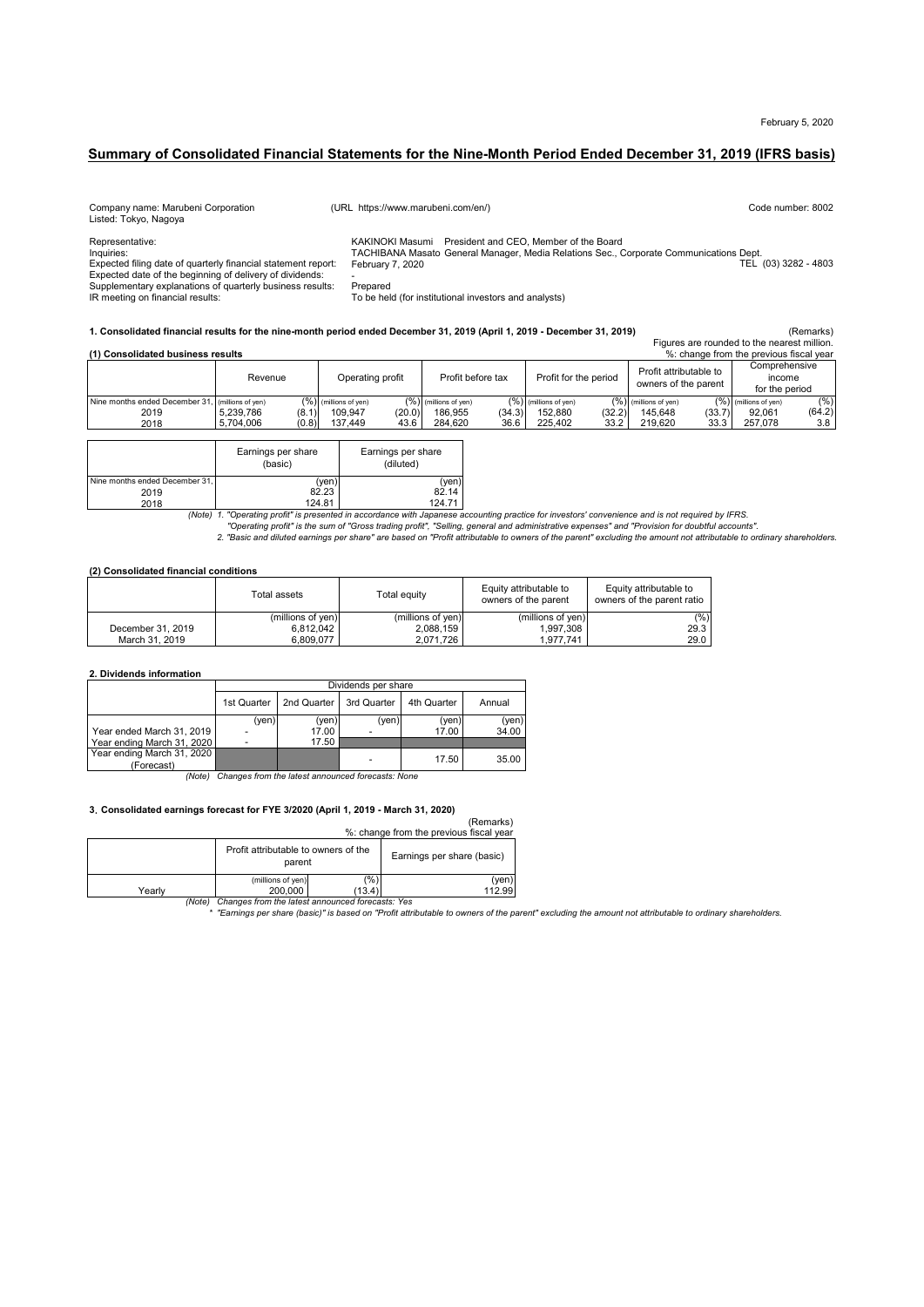| *Note                                                            |                                 |
|------------------------------------------------------------------|---------------------------------|
| (1) Changes in principal subsidiaries during the period          | : Yes                           |
|                                                                  | Excluded: Gavilon Holdings, LLC |
| Changes in accounting principles and accounting estimates<br>(2) |                                 |
| 10 Changes in accounting principles required by IFRS             | : Yes                           |
| 2 Changes other than 1                                           | : None                          |
| <b>3 Changes in accounting estimate</b>                          | : None                          |
|                                                                  |                                 |

(Note) Please refer to p.15 "2. Consolidated Financial Statements and Notes, (6) Changes in Accounting Principles" for details.

| (3) Number of issued shares (Common shares)            |                                     |               |
|--------------------------------------------------------|-------------------------------------|---------------|
| 1. (1) Number of issued shares at the end of the term  | December 31, 2019                   | 1.737.940.900 |
| (Treasury stock is included)                           | March 31, 2019                      | 1,737,940,900 |
| 2 Number of treasury stock at the end of the term      | December 31, 2019                   | 2.456.009     |
|                                                        | March 31, 2019                      | 2.590.013     |
| 3 Average number of outstanding shares during the term | Nine months ended December 31, 2019 | 1.735.419.337 |
|                                                        | Nine months ended December 31, 2018 | 1.735.354.817 |

<The Summary of Consolidated Financial Statements for the Nine-Month Period Ended December 31, 2019 (IFRS basis) is not subject to quarterly review.>

<Descriptions relating to the proper use of financial forecasts and other special notes>

(Notes to the description about future, other) The descriptions about future such as the above forecasts are based upon available information and assumptions, as of the time of the announcement date,

about uncertain factors which would influence future businesses. Actual results might be influenced by various factors in the future.<br>(How to access supplementary explanations on business results and the details of briefin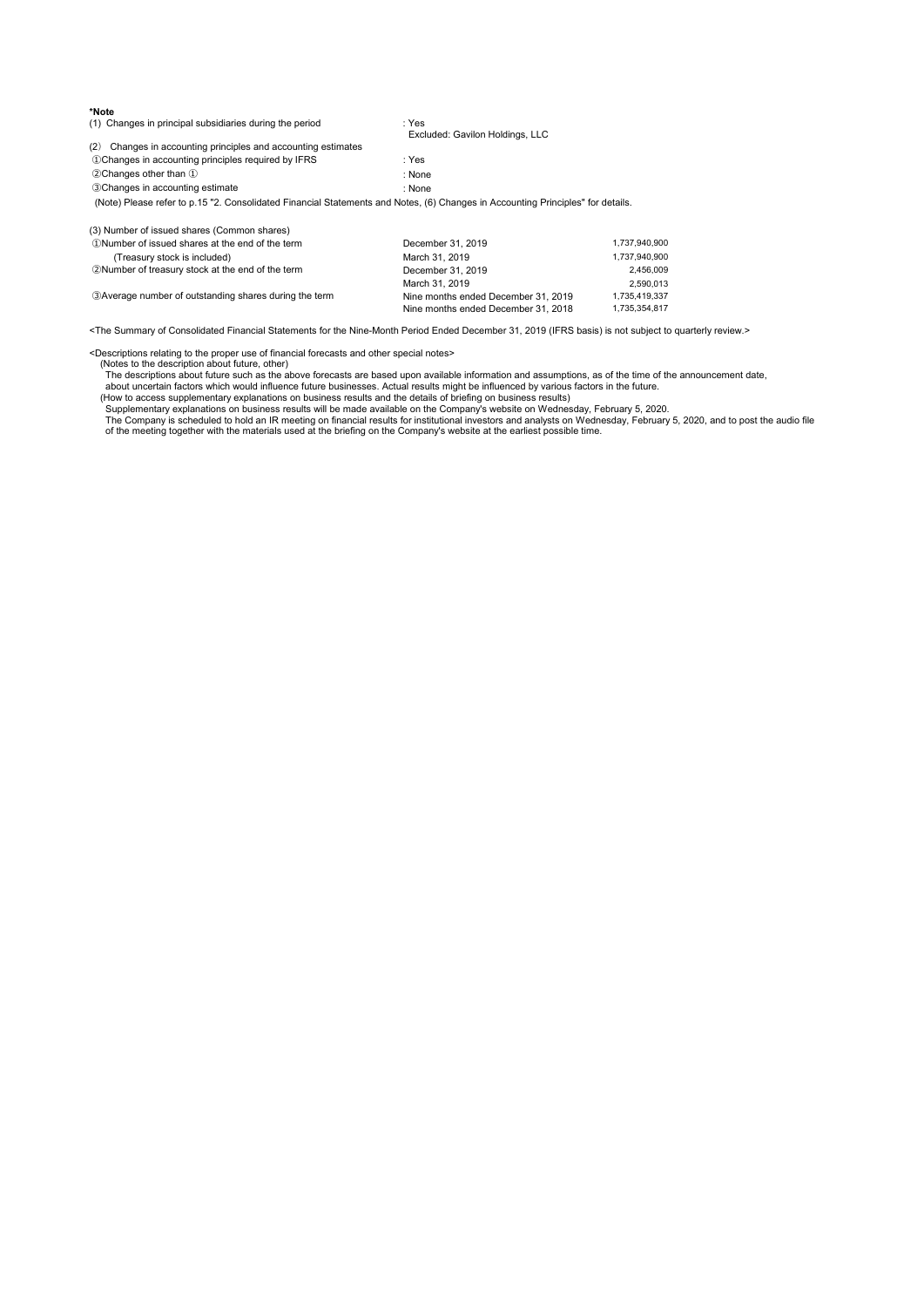## 【**Table of Contents of Attached Materials**】

| $1_{-}$ | Qualitative Information on Consolidated Financial Results for the<br>Nine-month Period under Review | $\overline{2}$ |
|---------|-----------------------------------------------------------------------------------------------------|----------------|
| (1)     | <b>Qualitative Information on Consolidated Business Results</b>                                     | 2              |
| (2)     | <b>Qualitative Information on Consolidated Financial Conditions</b>                                 | 7              |
| (3)     | Qualitative Information on Forecasts of Consolidated Financial Results                              | 8              |
|         |                                                                                                     |                |
| 2.      | <b>Consolidated Financial Statements and Notes</b>                                                  | 9              |
| (1)     | <b>Consolidated Statements of Financial Position</b>                                                | 9              |
| (2)     | <b>Consolidated Statements of Comprehensive Income</b>                                              | 11             |
| (3)     | Consolidated Statements of Changes in Equity                                                        | 12             |
| (4)     | <b>Consolidated Statements of Cash Flows</b>                                                        | 14             |
| (5)     | Notes Related to Going Concern Assumptions                                                          | 15             |
| (6)     | <b>Changes in Accounting Principles</b>                                                             | 15             |
| (7)     | Segment Information                                                                                 | 18             |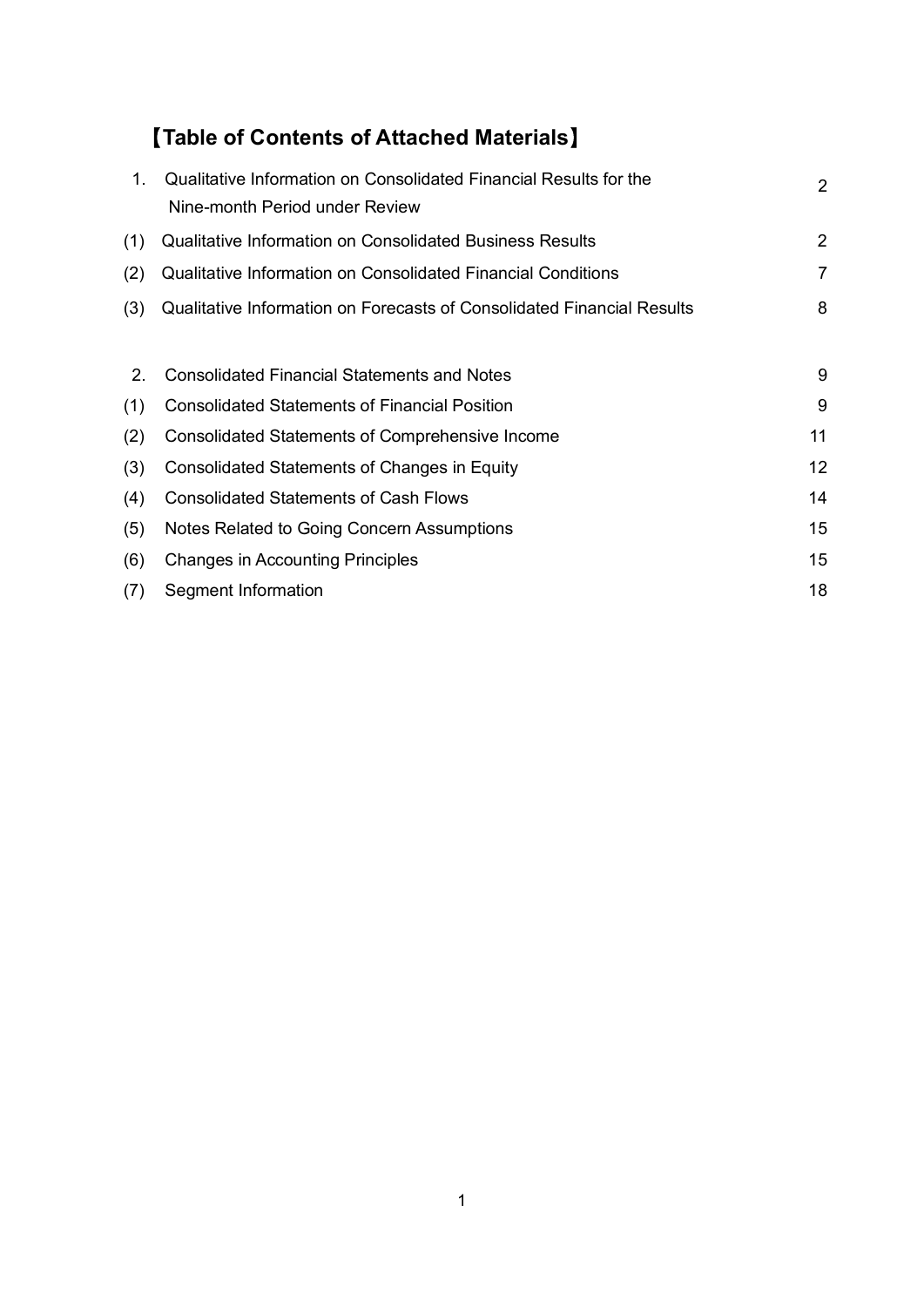### **1. Qualitative Information on Consolidated Financial Results for the Nine-month Period under Review**

### **(1) Qualitative Information on Consolidated Business Results**

In the nine-month period ended December 31, 2019, a slowdown in developed economies and the Chinese economy was compounded by a slowdown in developing economies other than China in response to continued U.S.-China trade tensions. As a result, central banks across much of the world, most notably in the U.S., shifted to an easing bias. A partial agreement was reached at U.S.-China trade talks in December thereby preventing further deterioration of business confidence, but the outlook remained uncertain. Crude oil and other commodity price movements varied among commodities in response to supply-side factors, the U.S.-China trade tensions, and escalation of geopolitical risk, mainly in the Middle East.

The U.S. economy grew at an annualized rate of only about 2%, despite support from consumer spending. A deterioration in real demand and business confidence was seen, particularly in the corporate sector while in the face of an increasingly murky economic outlook clouded by continued U.S.-China trade tensions, among other factors. Since July, the Federal Reserve has cut interest rates at three consecutive meetings while leaving rates unchanged in December.

The European economy's slowdown generally intensified, mainly in Germany. The ECB returned to monetary easing in September, resuming quantitative easing and cutting interest rates for the first time in about 3 and a half years. Meanwhile, uncertainty surrounding Brexit negotiations eased somewhat in response to the results of the U.K. general election held in December.

Emerging market economies generally continued to grow, but their growth was dampened by the U.S.-China trade conflict and other headwinds, resulting in a sharper slowdown in China and India. Other developing economies also experienced a decline in growth rates amid a slowdown in exports and other factors.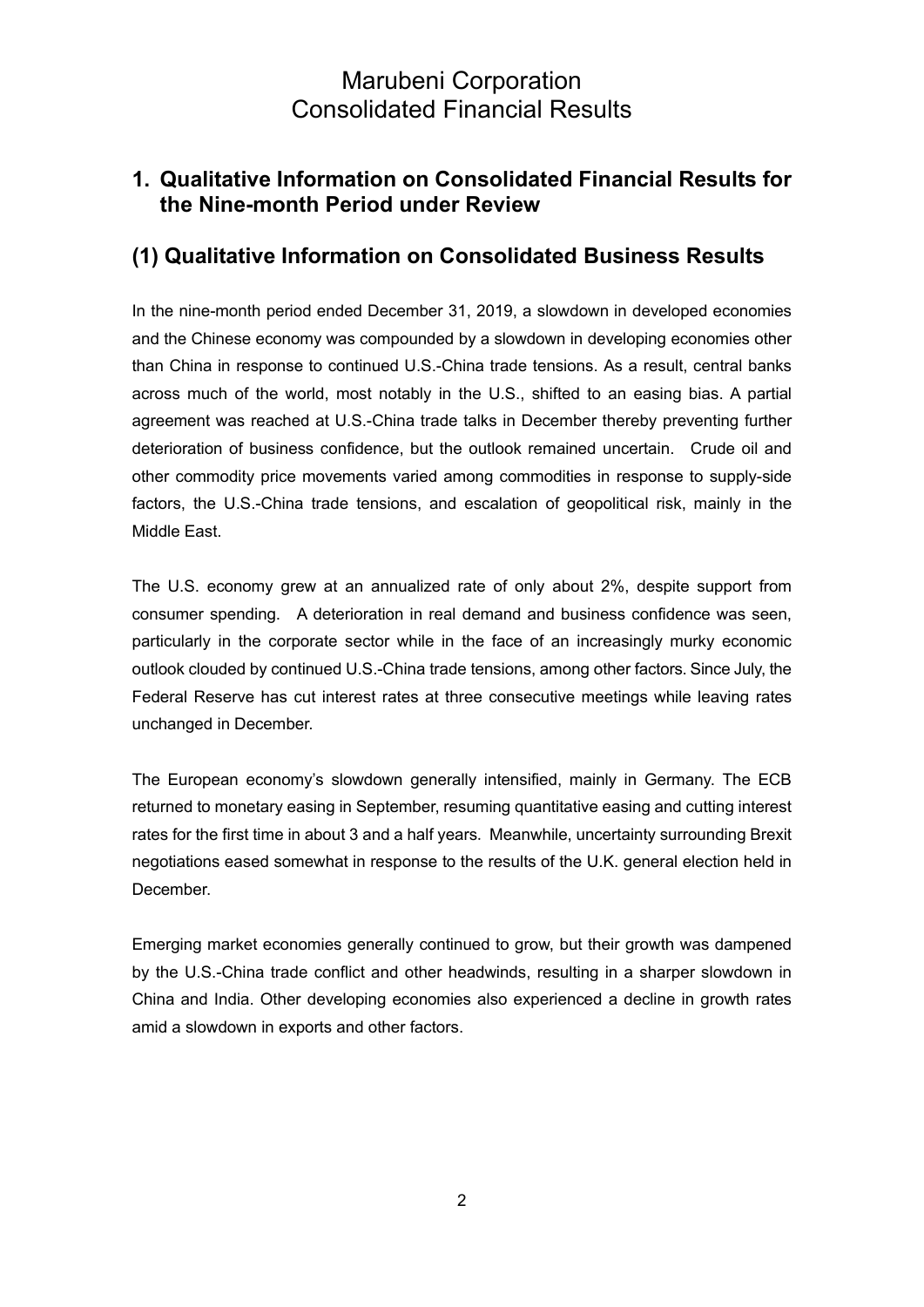The Japanese economy slowed moderately as capital investment and exports softened in response to the impact of U.S.-China trade tensions and other factors, despite support from consumer spending. The implementation of a higher consumption tax rate in October also dampened the growth. Inflationary pressure remains weak, and the Bank of Japan maintained its accommodative monetary policy.

Under the aforementioned business environment, consolidated operating results for the nine-month period ended December 31, 2019 are as follows:

|                                                            |           |                                      | (millions of yen) |  |
|------------------------------------------------------------|-----------|--------------------------------------|-------------------|--|
|                                                            |           | Nine-month period ended December 31, | Variance          |  |
|                                                            | 2018      | 2019                                 |                   |  |
| <b>Revenue</b>                                             | 5,704,006 | 5,239,786                            | (464, 220)        |  |
| Gross trading profit                                       | 548,889   | 531,762                              | (17, 127)         |  |
| Operating profit                                           | 137,449   | 109,947                              | (27, 502)         |  |
| Share of profits (losses) of associates and joint ventures | 107,749   | 116,748                              | 8,999             |  |
| Profit attributable to owners of the parent                | 219,620   | 145,648                              | (73, 972)         |  |

(Note 1)

Figures are rounded to the nearest million yen unless otherwise stated.

(Note 2)

"Operating profit" is presented in accordance with Japanese accounting practice for investors' convenience and is not required by IFRS. "Operating profit" is the sum of "Gross trading profit" and "Selling, general and administrative expenses" including "Provision for doubtful accounts".

#### *Revenue*

Revenue was down 464.2 billion yen (8.1%) year on year to 5,239.8 billion yen. By operating segment, profits decreased mainly in *Food, Chemicals* and *Agri Business.*

#### *Gross trading profit*

Gross trading profit decreased 17.1 billion yen (3.1%) from the year-earlier period to 531.8 billion yen. By operating segment, profits decreased mainly in *Agri Business, Energy* and *Chemicals.* 

#### *Operating profit*

Operating profit decreased 27.5 billion yen (20.0%) from the year-earlier period to 109.9 billion yen.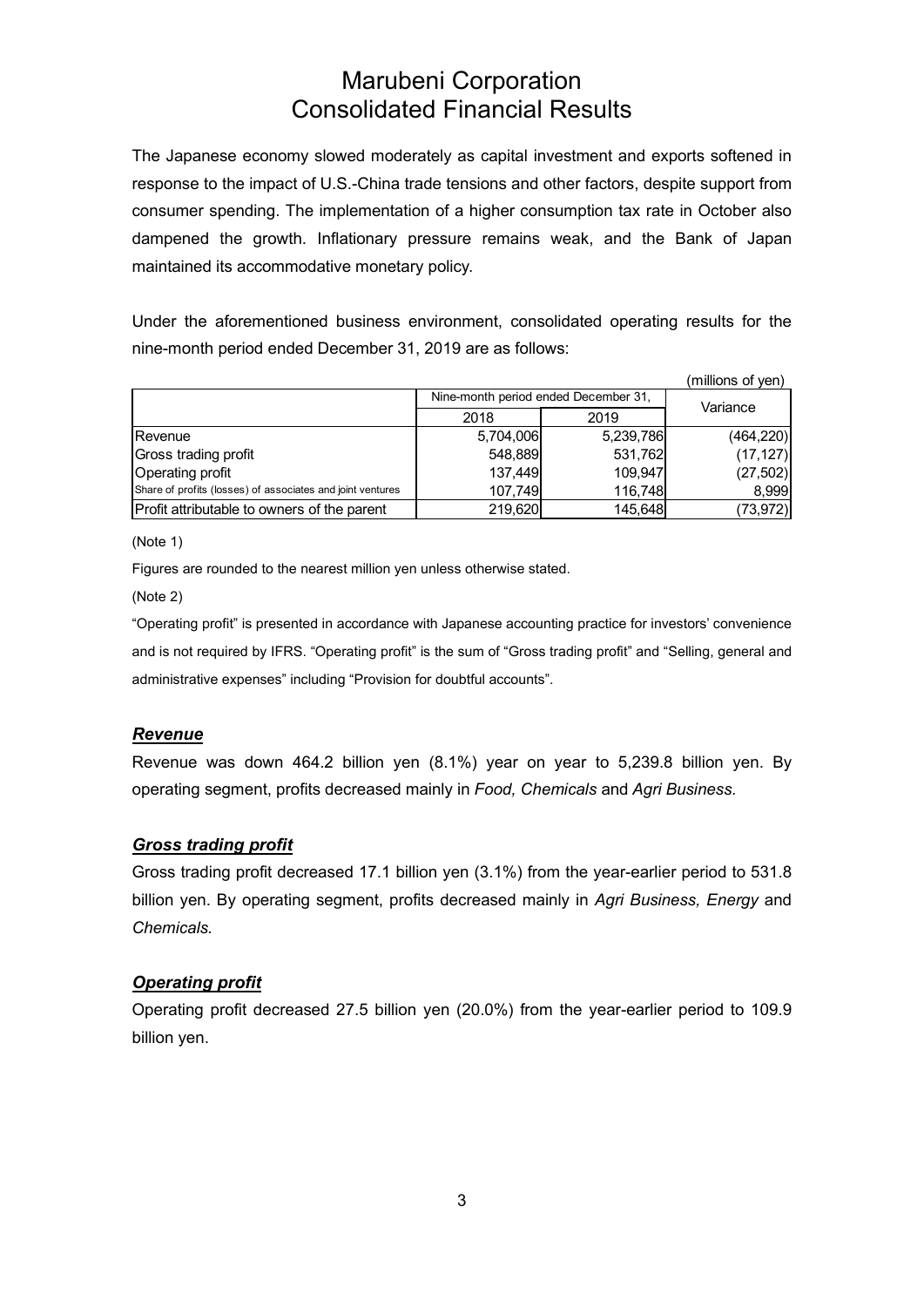### *Share of profits of associates and joint ventures*

Share of profits of associates and joint ventures increased 9.0 billion yen (8.4%) from the year-earlier period to 116.7 billion yen. By operating segment, profits increased mainly in *Metals & Mineral Resources.* 

### *Profit attributable to owners of the parent*

Profit attributable to owners of the parent for the nine-month period ended December 31, 2019 (also referred to as *net profit* for the period under review) decreased 74.0 billion yen (33.7%) to 145.6 billion yen relative to the year-earlier period.

Results for each operating segment for the nine-month period ended December 31, 2019 are as follows:

### *Lifestyle*

Gross trading profit decreased 0.7 billion yen (3.9%) year on year to 16.9 billion yen, largely in response to reduced sales of apparel and such. Net profit was down 0.4 billion yen (9.9%) year on year to 3.3 billion yen.

#### *ICT & Real Estate Business*

Gross trading profit increased 14.3 billion yen (21.5%) year on year to 81.1 billion yen, as a result of a consolidation of a subsidiary in the year-earlier period that was previously an equity-method associate in the ICT business. Net profit decreased 23.9 billion yen (88.3%) year on year to 3.2 billion yen as a result of a non-recurrence of a mark-to-market valuation gain on the above mentioned consolidated subsidiary and such.

#### *Forest Products*

Gross trading profit decreased 5.1 billion yen (17.4%) year on year to 24.0 billion yen, due to the profit decline in the pulp business as a result of worsened market prices and such. Net profit decreased 7.0 billion yen (64.4%) year on year to 3.9 billion yen, largely as a result of a deconsolidation of an equity-method associate in the pulp business and such.

#### *Food*

Gross trading profit increased 3.4 billion yen (4.7%) year on year to 77.0 billion yen, as a result of improved margins in grain trading and such. Net profit increased 3.3 billion yen (20.5%) year on year to 19.3 billion yen.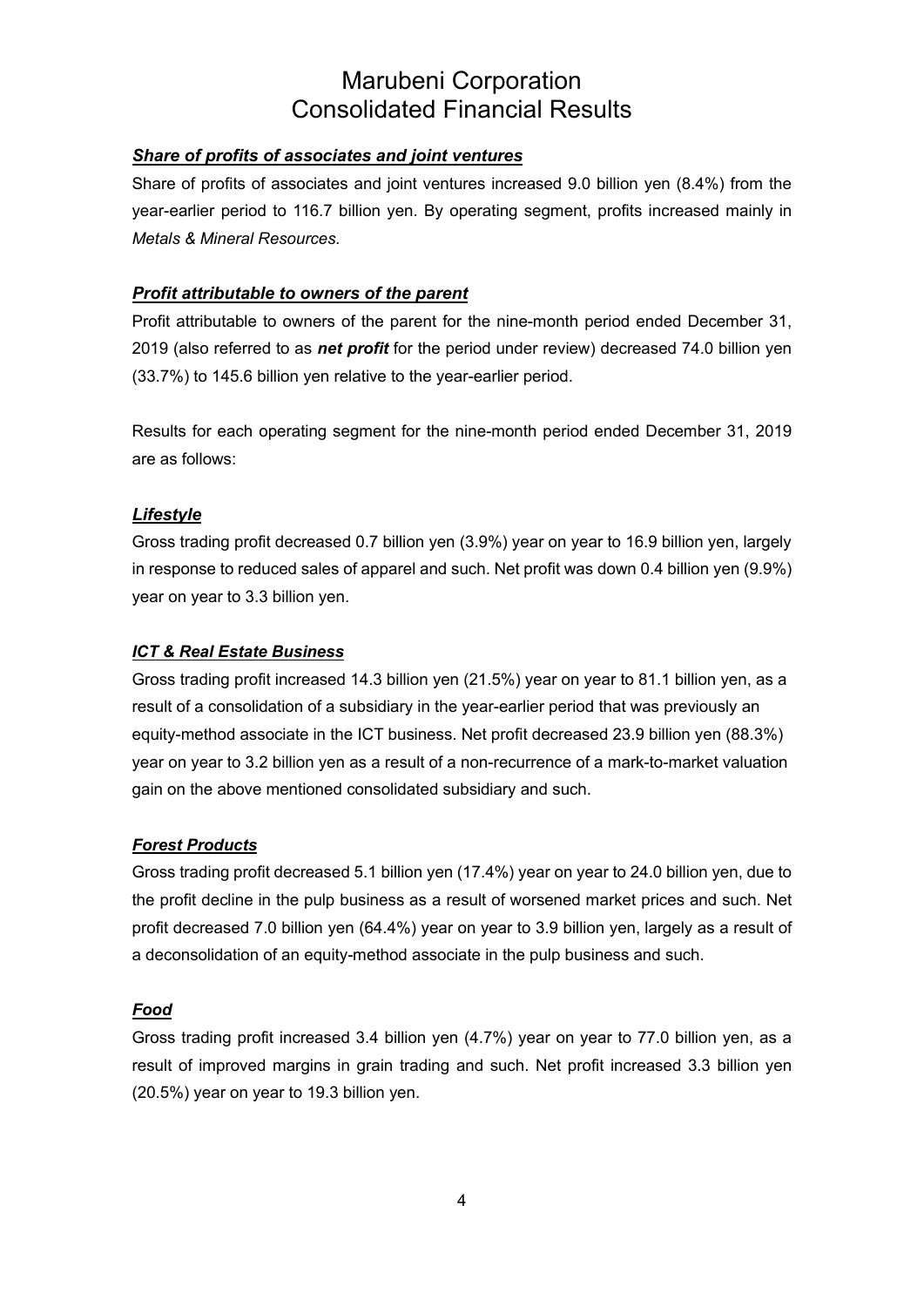#### *Agri Business*

Gross trading profit decreased 12.8 billion yen (8.9%) year on year to 129.9 billion yen, as a result of a profit decrease in Gavilon due to weather conditions and deteriorated market conditions of fertilizers and such. Net profit decreased 8.4 billion yen (42.6%) year on year to 11.3 billion yen, as a result of the decrease in gross trading profit as well as the  $2<sup>nd</sup>$  quarter's recognition of a 3.9-billion-yen loss in Gavilon due to prior-period adjustments related to inappropriate transactions within the Italy and Spain business.

#### *Chemicals*

Gross trading profit decreased 6.3 billion yen (21.3%) year on year to 23.3 billion yen, largely as a result of declined margins and such in the petrochemical business. Net profit decreased 4.9 billion yen (58.5%) year on year to 3.5 billion yen.

#### *Power Business*

Gross trading profit decreased 4.2 billion yen (18.3%) year on year to 18.7 billion yen, as a result of declined profits in UK electricity wholesaling/retailing business and such. Net profit decreased 14.6 billion yen (41.0%) year on year to 20.9 billion yen, as a result of a non-recurrence of a gain recognized in the year-earlier period on the sale of a domestic power generating business and such.

#### *Energy*

Gross trading profit decreased 7.5 billion yen (16.6%) year on year to 37.4 billion yen, as a result of lower margins and such in the oil & gas development business and oil & gas trading business. Net profit decreased 27.8 billion yen ( - %) year on year to negative 6.4 billion yen, mainly due to the impairment losses in the oil & gas development business.

#### *Metals & Mineral Resources*

Gross trading profit decreased 2.4 billion yen (8.9%) year on year to 24.1 billion yen, as a result of lower margins in the non-ferrous and light metal business. Net profit increased 17.5 billion yen (54.4%) year on year to 49.7 billion yen, because of the increase in the share of profits of associates and joint ventures in the Australian iron ore business and such.

#### *Plant*

Gross trading profit decreased 1.7 billion yen (14.7%) year on year to 9.6 billion yen, as a result of decrease in the profit of overseas plant project and such. Net profit decreased 9.0 billion yen (59.5%) year on year to 6.1 billion yen, because of the decrease in the share of profits of associates and joint ventures in overseas infrastructure businesses and such.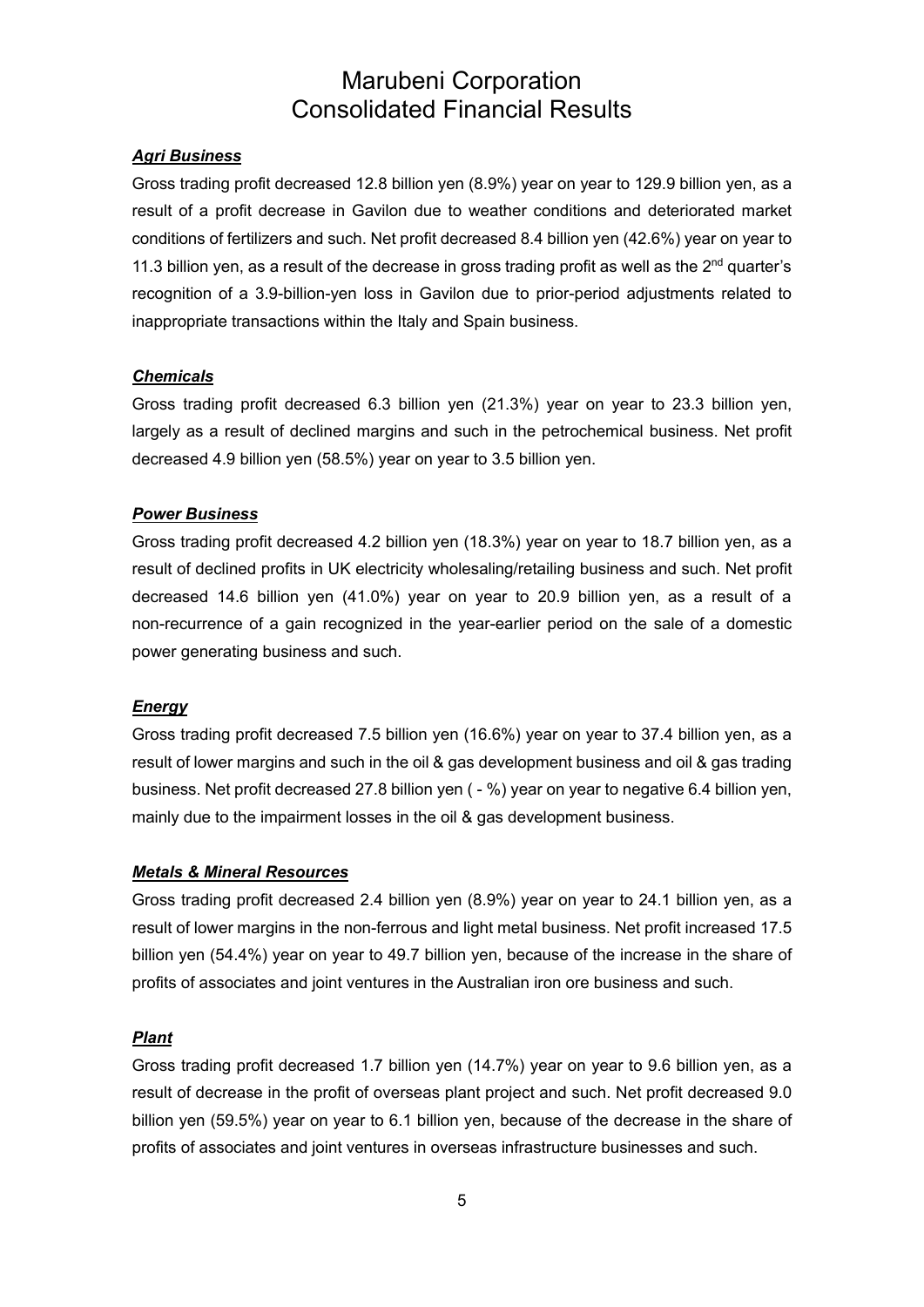#### *Aerospace & Ship*

Gross trading profit increased 2.9 billion yen (16.4%) year on year to 20.6 billion yen, mainly due to increase in ship-related business' earnings. Net profit increased 2.3 billion yen (22.0%) year on year to 13.0 billion yen.

### *Finance & Leasing Business*

Gross trading profit decreased 0.3 billion yen (3.2%) year on year to 8.4 billion yen. Net profit increased 0.4 billion yen (2.8%) year on year to 15.6 billion yen as a result of increased profit from earnings through equity method of an automotive retail finance business in North America.

#### *Construction, Auto & Industrial Machinery*

Gross trading profit increased 1.8 billion yen (2.7%) year on year to 66.6 billion yen, as results of profit growths in the construction machinery sales business and tire, rubber materials business. Net profit decreased 2.0 billion yen (11.6%) year on year to 15.2 billion yen, as a result of non-recurrence of a gain recognized in the year-earlier period on the sale of a domestic power generating business and such.

(Note 1)

From the FYE 3/2020, "Food", "Consumer Products", "Chemical & Forest Products", "Energy & Metals", "Power Business & Plant" and "Transportation & Industrial Machinery" have been reclassified into "Lifestyle", "ICT & Real Estate Business", "Forest Products", "Food", "Agri Business", "Chemicals", "Power Business", "Energy", "Metals & Mineral Resources", "Plant", "Aerospace & Ship", "Finance & Leasing Business", "Construction, Auto & Industrial Machinery" and "Next Generation Business Development" divisions. In conjunction with these organizational changes, operating segment information for the year-earlier period has been reclassified.

(Note 2)

Inter-segment transactions are generally priced in accordance with the prevailing market prices.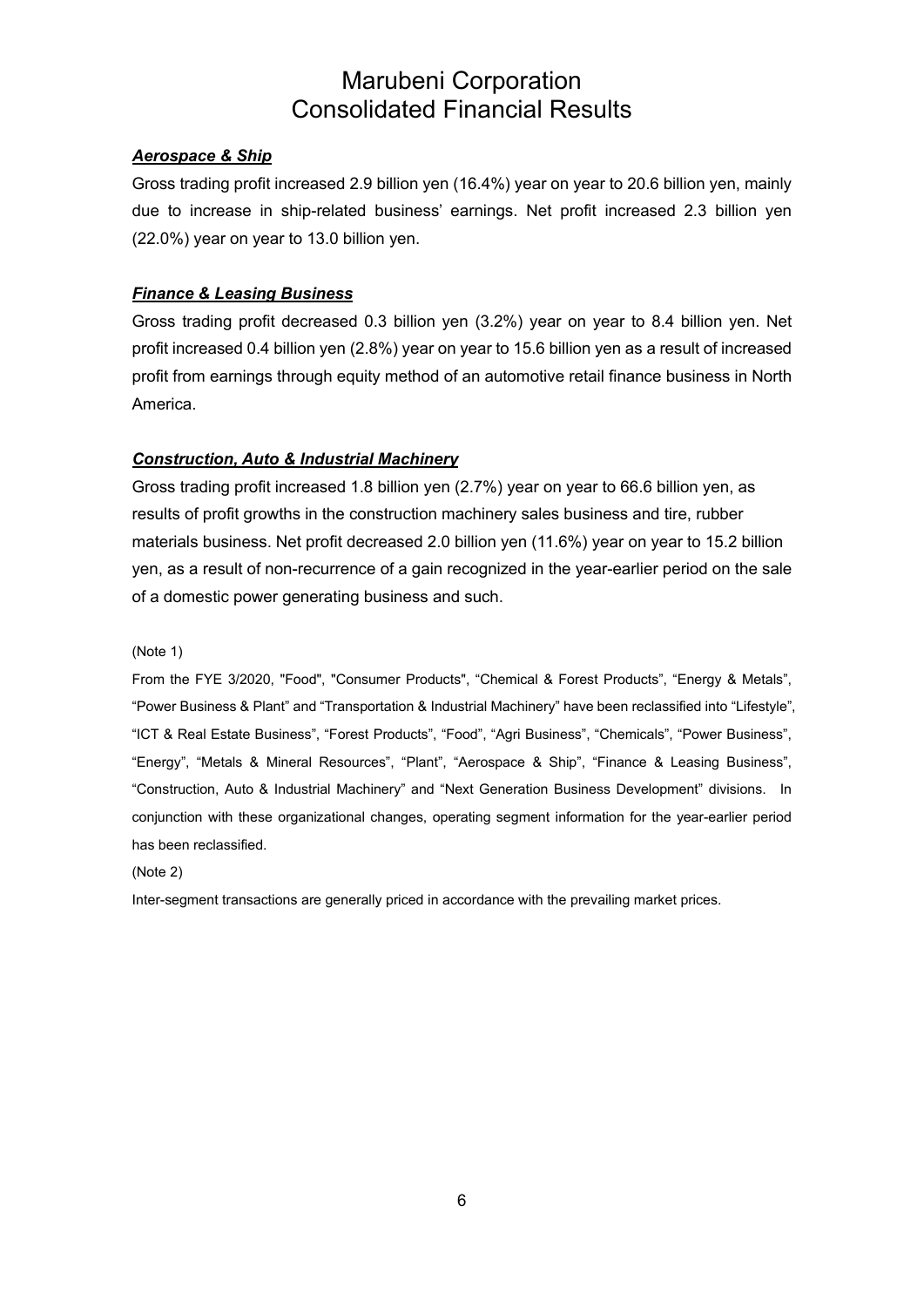### **(2) Qualitative Information on Consolidated Financial Conditions**

|                           |           |              | (billions of yen) |  |
|---------------------------|-----------|--------------|-------------------|--|
|                           | March 31, | December 31, | Variance          |  |
|                           | 2019      | 2019         |                   |  |
| Total assets              | 6,809.1   | 6,812.0      | 3.0               |  |
| <b>Total equity</b>       | 2,071.7   | 2,088.2      | 16.4              |  |
| Net interest-bearing debt | 1,858.8   | 1,848.7      | (10.1)            |  |
| Net D/E ratio (times)     | 0.90      | 0.89         | $-0.01$ points    |  |

### ① **Conditions of Assets, Liabilities and Equity**

(Note 1)

Figures are rounded to the nearest hundred million yen unless otherwise stated.

(Note 2)

Net interest-bearing debt is calculated as cash and cash equivalents and time deposits subtracted from the sum of corporate bonds and current and noncurrent borrowings.

*Total assets* increased 3.0 billion yen from the end of the previous fiscal year to 6,812.0 billion yen, due to the increases in property, plant and equipment and such, caused by the adoption of new accounting policy which offset the decreases in notes, trade accounts and loans receivable, and such. *Net interest-bearing debt* decreased 10.1 billion yen from the end of the previous fiscal year to 1,848.7 billion yen, due to the free cash inflow and such which offset the impact on dividend payment. *Total equity* increased 16.4 billion yen from the end of the previous fiscal year to 2,088.2 billion yen due to an increase in retained earnings against a decrease in other components of equity. Consequently, *Net D/E ratio* stood at 0.89 times.

### ② **Cash Flows**

Cash and cash equivalents at the end of the period under review were 503.7 billion yen, an decrease of 5.6 billion yen from the end of the previous fiscal year.

### (Operating activities)

Net cash provided by operating activities was 156.6 billion yen due to operating revenue, dividend income and such, despite an increase in working capital and such.

#### (Investing activities)

Net cash used in investing activities was 79.3 billion yen as a result of capital expenditure in overseas businesses, despite the inflow from sales of investment securities.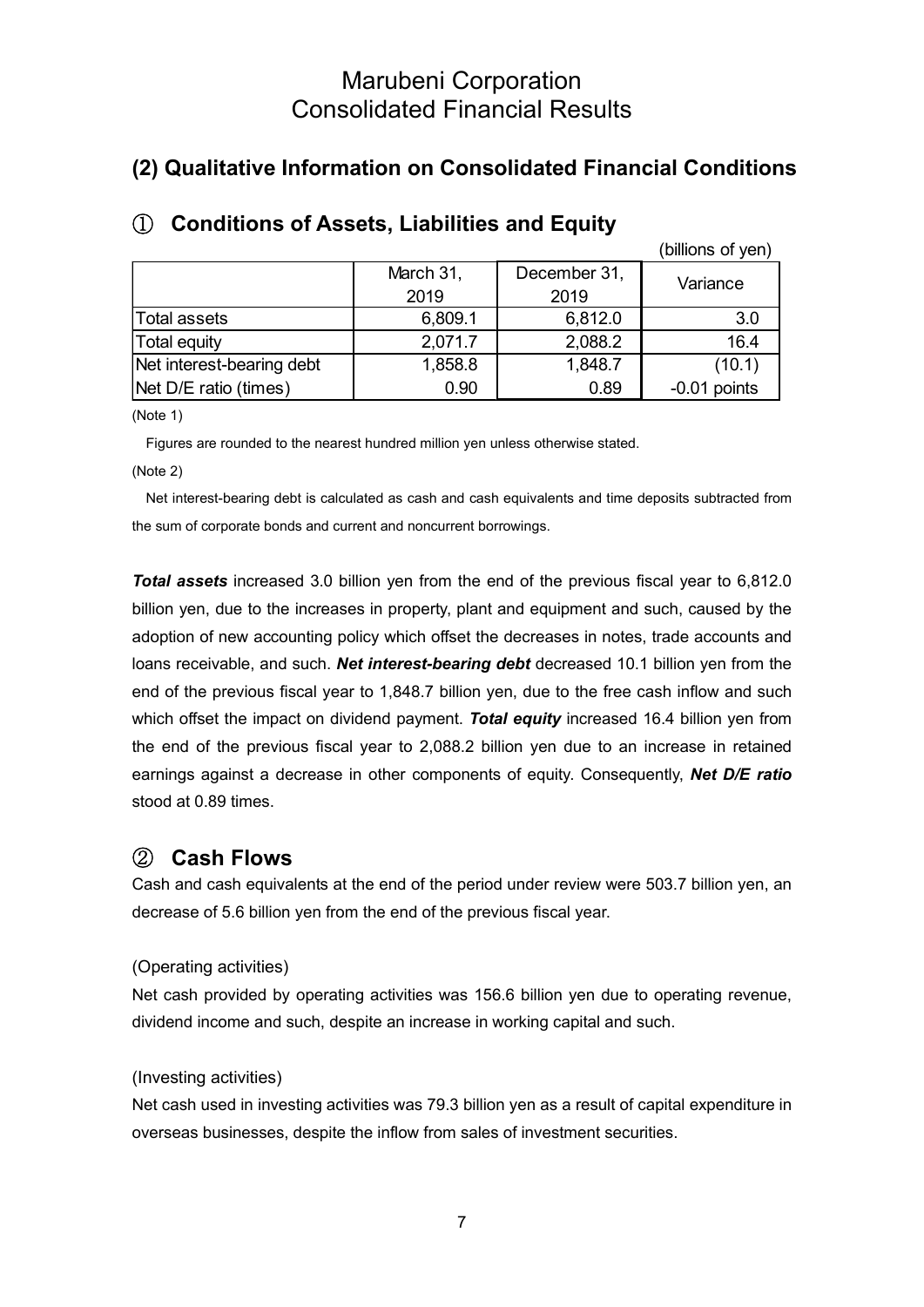As a result of the above-mentioned activities, free cash flow for the fiscal year under review was an inflow of 77.3 billion yen.

(Financing activities)

Net cash used in financing activities amounted to 81.1 billion yen as results of repayment of corporate bonds and long-term borrowings and dividend payment.

### **(3) Qualitative Information on Forecasts of Consolidated Financial Results**

The net profit for the nine-month period ended December 31, 2019 amounted to 145.6 billion yen, with the progress to the yearly forecasts announced on May 9, 2019 (net profit of 240.0) remaining at 61%. Based on this result, yearly forecasts have been reviewed, and given the slow down of Agri Business and Chemicals along with the one-time item of impairment losses in the oil & gas development business and such, the initial forecasts announced on May 9, 2019 have been revised to the following.

|                                                                                   | Forecasts announced<br>on May 9, 2019 (A) | Revised forecasts<br>(B) | Variance (B-A)    | Variance in<br>percentage (%) |
|-----------------------------------------------------------------------------------|-------------------------------------------|--------------------------|-------------------|-------------------------------|
| Profit attributable to owners of the parent for<br><b>IFYE 3/2020</b>             | 240.0 billion yen                         | 200.0 billion yen        | -40.0 billion yen | $-16.7\%$                     |
| Earnings per share attributable to owners of<br>the parent (basic) for FYE 3/2020 | 135.91 yen                                | 112.99 yen               | $-22.92$ ven      | $-16.9\%$                     |

<Assumptions of major financial indicators for the above forecasts>

Foreign exchange rate: 109 YEN/USD JPY TIBOR: 0.1%  $USD IIBOR: 2.1%$ Oil WTI: 58 USD/Barrel Copper LME: 6,050 USD/MT

The yearly dividend forecast for the fiscal year ending March 31, 2020 of 35 yen per share (set as the minimum) is unchanged. The interim dividend has been resolved at 17.5 yen per share, the year-end dividend is 17.5 yen consequently.

(Notes to the description about future, other)

The descriptions about future such as the above forecasts are based upon available information and assumptions, as of the time of the announcement date, about uncertain factors which would influence future businesses. Actual results might be influenced by various factors in the future.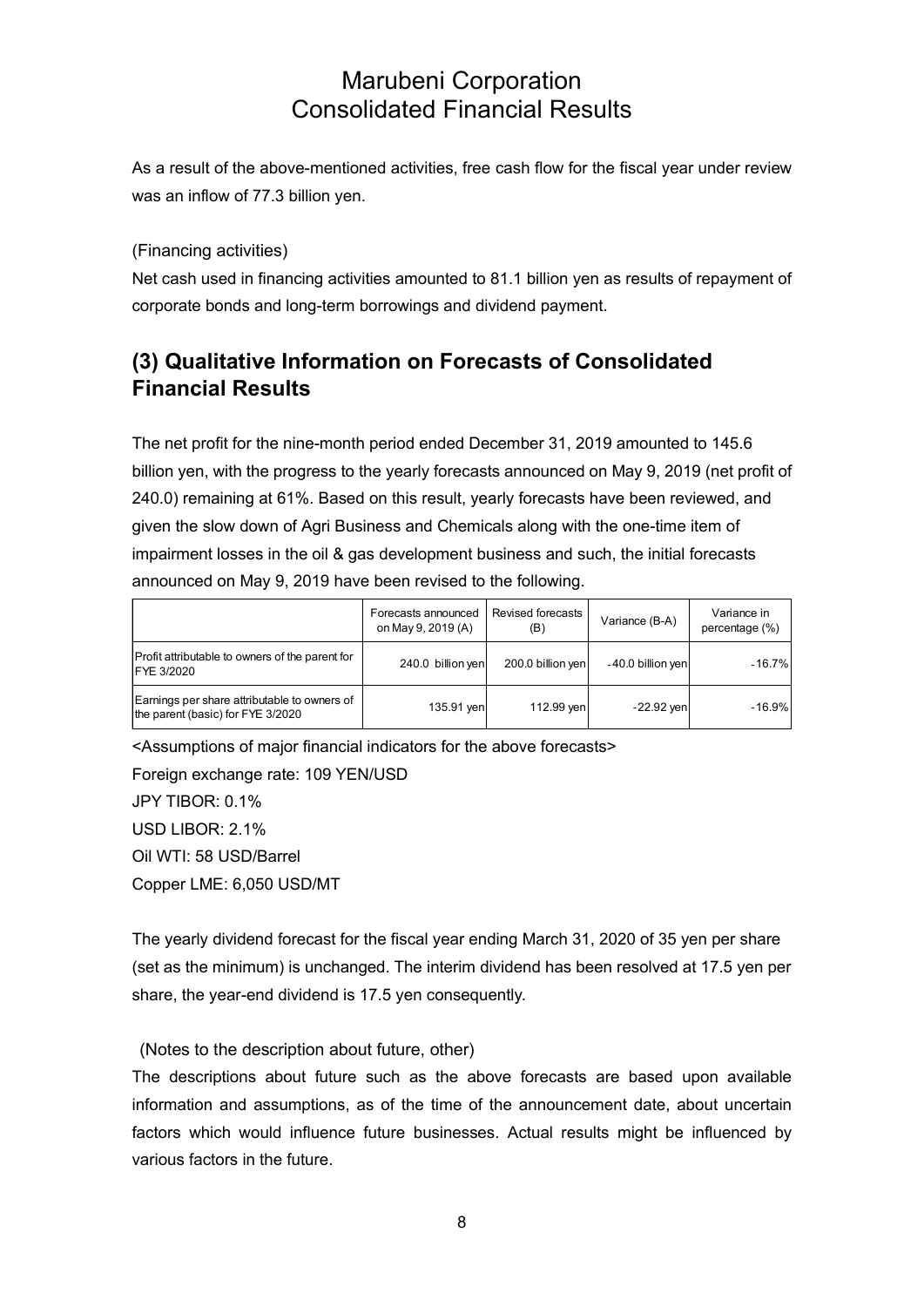### **2. Consolidated Financial Statements and Notes**

### **(1) Consolidated Statements of Financial Position**

|                                              |           | Millions of yen |            |
|----------------------------------------------|-----------|-----------------|------------|
|                                              | March 31  | December 31     |            |
|                                              | 2019      | 2019            | Variance   |
| <b>Assets</b>                                |           |                 |            |
| <b>Current assets:</b>                       |           |                 |            |
| Cash and cash equivalents                    | 509,288   | 503,656         | (5,632)    |
| Time deposits                                | 250       | 140             | (110)      |
| Investment securities                        | 151       | 67              | (84)       |
| Trade and loan receivables                   | 1,289,196 | 1,167,694       | (121, 502) |
| Other current financial assets               | 182,208   | 190,819         | 8,611      |
| Inventories                                  | 900,472   | 875,880         | (24, 592)  |
| Assets held-for-sale                         | 35,438    | 89,057          | 53,619     |
| Other current assets                         | 241,546   | 258,102         | 16,556     |
| Total current assets                         | 3,158,549 | 3,085,415       | (73, 134)  |
| <b>Non-current assets:</b>                   |           |                 |            |
| Investments in associates and joint ventures | 1,732,712 | 1,716,775       | (15, 937)  |
| Other investments                            | 292,752   | 273,804         | (18, 948)  |
| Trade and loan receivables                   | 132,328   | 128,146         | (4, 182)   |
| Other non-current financial assets           | 79,511    | 83,730          | 4,219      |
| Property, plant and equipment                | 926,092   | 1,038,931       | 112,839    |
| Intangible assets                            | 379,941   | 380,658         | 717        |
| Deferred tax assets                          | 45,806    | 40,851          | (4, 955)   |
| Other non-current assets                     | 61,386    | 63,732          | 2,346      |
| Total non-current assets                     | 3,650,528 | 3,726,627       | 76,099     |
| <b>Total assets</b>                          | 6,809,077 | 6,812,042       | 2,965      |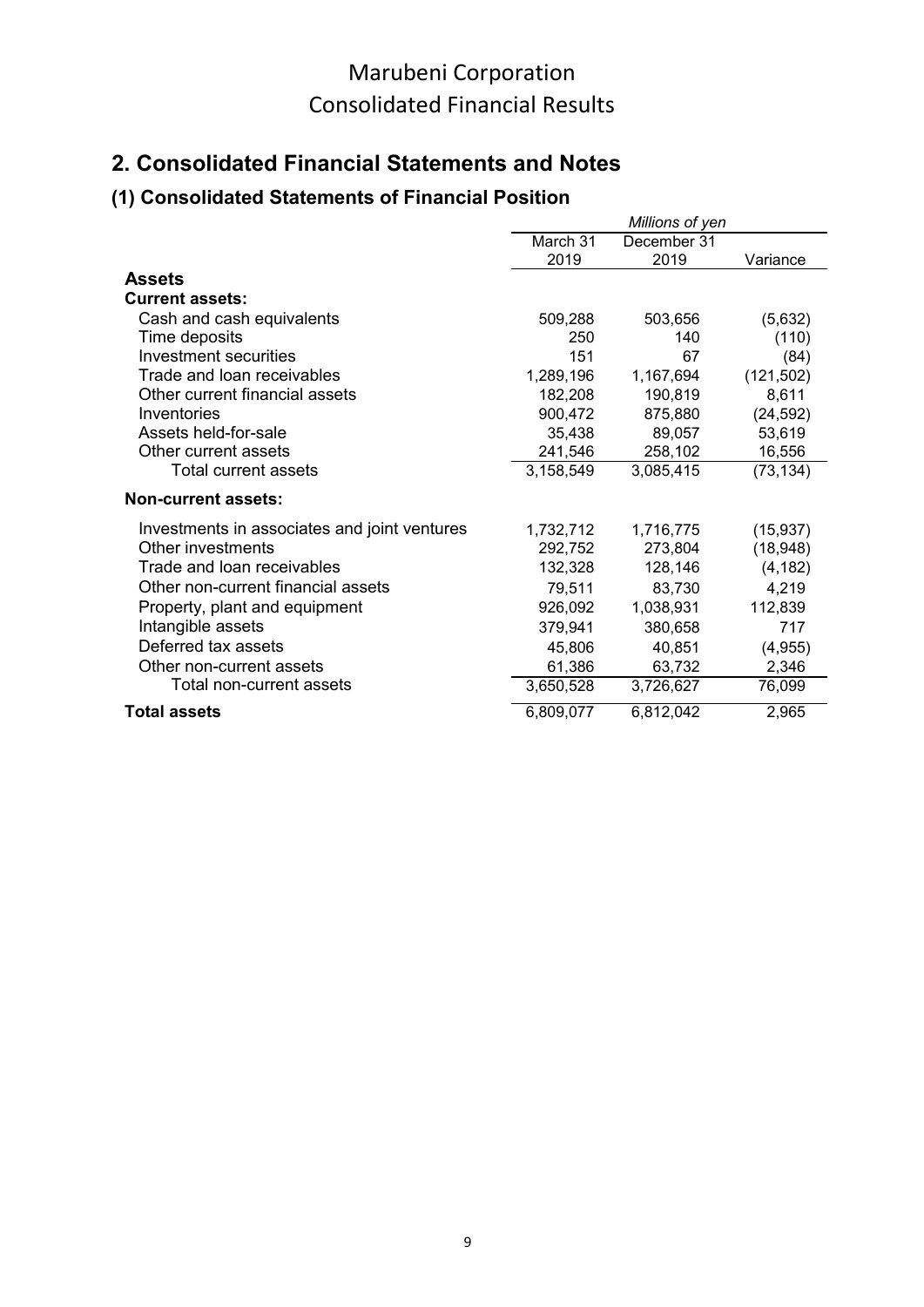|                                                                                        |                      | Millions of yen      |                        |
|----------------------------------------------------------------------------------------|----------------------|----------------------|------------------------|
|                                                                                        | March 31             | December 31          |                        |
|                                                                                        | 2019                 | 2019                 | Variance               |
| <b>Liabilities and Equity</b><br><b>Current liabilities:</b>                           |                      |                      |                        |
|                                                                                        |                      |                      |                        |
| Bonds and borrowings                                                                   | 478,387              | 584,798              | 106,411                |
| Trade and other payables<br>Other current financial liabilities                        | 1,273,196            | 1,118,070            | (155, 126)             |
|                                                                                        | 275,217              | 326,756              | 51,539                 |
| Income tax payable                                                                     | 17,778<br>359        | 11,359               | (6, 419)               |
| Liabilities directly associated with assets held-for-sale<br>Other current liabilities |                      | 32,086               | 31,727                 |
| <b>Total current liabilities</b>                                                       | 421,489<br>2,466,426 | 366,721<br>2,439,790 | (54, 768)<br>(26, 636) |
|                                                                                        |                      |                      |                        |
| <b>Non-current liabilities:</b>                                                        |                      |                      |                        |
| Bond and borrowings                                                                    | 1,889,990            | 1,767,727            | (122, 263)             |
| Trade and other payables                                                               | 11,566               | 5,639                | (5,927)                |
| Other non-current financial liabilities                                                | 74,404               | 223,544              | 149,140                |
| Accrued pension and retirement benefits                                                | 89,764               | 83,835               | (5,929)                |
| Deferred tax liabilities                                                               | 107,783              | 112,494              | 4,711                  |
| Other non-current liabilities                                                          | 97,418               | 90,854               | (6, 564)               |
| <b>Total non-current liabilities</b>                                                   | 2,270,925            | 2,284,093            | 13,168                 |
| <b>Total liabilities</b>                                                               | 4,737,351            | 4,723,883            | (13, 468)              |
| Equity:                                                                                |                      |                      |                        |
| Issued capital                                                                         | 262,686              | 262,686              |                        |
| Capital surplus                                                                        | 139,898              | 142,884              | 2,986                  |
| Other equity instruments                                                               | 243,589              | 243,589              |                        |
| <b>Treasury stock</b>                                                                  | (1, 384)             | (1,307)              | 77                     |
| Retained earnings                                                                      | 1,163,472            | 1,242,257            | 78,785                 |
| Other components of equity:                                                            |                      |                      |                        |
| Gains (losses) on financial assets measured at                                         | 71,912               | 63,477               | (8, 435)               |
| fair value through other comprehensive income                                          |                      |                      |                        |
| Foreign currency translation adjustments                                               | 131,178              | 100,589              | (30, 589)              |
| Gains (losses) on cash flow hedges                                                     | (33, 610)            | (56, 867)            | (23, 257)              |
| Equity attributable to owners of the parent                                            | 1,977,741            | 1,997,308            | 19,567                 |
| Non-controlling interests                                                              | 93,985               | 90,851               | (3, 134)               |
| <b>Total equity</b>                                                                    | 2,071,726            | 2,088,159            | 16,433                 |
| <b>Total liabilities and equity</b>                                                    | 6,809,077            | 6,812,042            | 2,965                  |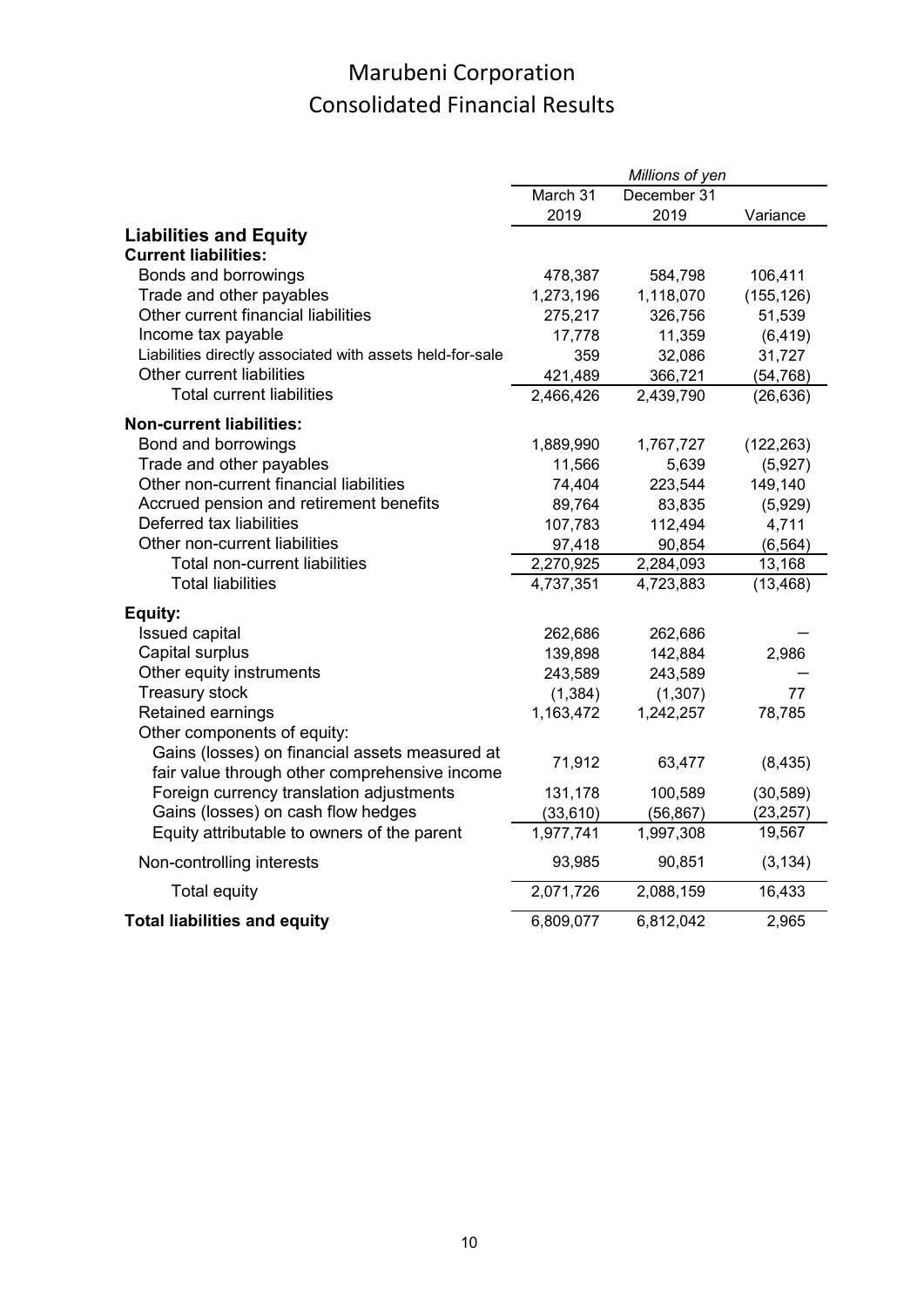### **(2) Consolidated Statements of Comprehensive Income**

|                                                                       |                                      | Millions of yen |            |           |
|-----------------------------------------------------------------------|--------------------------------------|-----------------|------------|-----------|
|                                                                       | Nine-month period ended December 31, |                 |            |           |
|                                                                       | 2018                                 | 2019            | Variance   | Ratio (%) |
| Revenue:                                                              |                                      |                 |            |           |
| Sale of goods                                                         | 5,548,158                            | 5,097,705       | (450, 453) | (8.1)     |
| Commissions on services and trading margins                           | 155,848                              | 142,081         | (13, 767)  | (8.8)     |
| <b>Total revenue</b>                                                  | 5,704,006                            | 5,239,786       | (464, 220) | (8.1)     |
| Cost of goods sold                                                    | (5, 155, 117)                        | (4,708,024)     | 447,093    | (8.7)     |
| Gross trading profit                                                  | 548,889                              | 531,762         | (17, 127)  | (3.1)     |
| Other income (expenses) :                                             |                                      |                 |            |           |
| Selling, general and administrative expenses                          | (405, 104)                           | (418, 719)      | (13, 615)  | 3.4       |
| Provision for doubtful accounts                                       | (6, 336)                             | (3,096)         | 3,240      | (51.1)    |
| Gains (losses) on property, plant and equipment                       |                                      |                 |            |           |
| Impairment losses on property, plant and equipment                    | (8,599)                              | (29, 445)       | (20, 846)  | 242.4     |
| Gains (losses) on sales of property, plant and equipment              | 2,365                                | (443)           | (2,808)    |           |
| Other $-$ net                                                         | 18,152                               | (5,289)         | (23, 441)  |           |
| Total other income (expenses)                                         | (399, 522)                           | (456, 992)      | (57, 470)  | 14.4      |
|                                                                       |                                      |                 |            |           |
| Finance income (expenses):                                            |                                      |                 |            |           |
| Interest income                                                       | 11,495                               | 13,932          | 2,437      | 21.2      |
| Interest expense                                                      | (34, 247)                            | (38, 877)       | (4,630)    | 13.5      |
| Dividend income                                                       | 23,998                               | 16,625          | (7, 373)   | (30.7)    |
| Gains (losses) on investment securities                               | 26,258                               | 3,757           | (22, 501)  | (85.7)    |
| <b>Total finance income (expenses)</b>                                | 27,504                               | (4, 563)        | (32,067)   |           |
| Share of profits of associates and joint ventures                     | 107,749                              | 116,748         | 8,999      | 8.4       |
| Profit for the period before tax                                      | 284,620                              | 186,955         | (97,665)   | (34.3)    |
| Provision for income tax                                              | (59, 218)                            | (34,075)        | 25,143     | (42.5)    |
| Profit for the period                                                 | 225,402                              | 152,880         | (72, 522)  | (32.2)    |
| Profit for the period attributable to:                                |                                      |                 |            |           |
| Owners of the parent                                                  | 219,620                              | 145,648         | (73, 972)  | (33.7)    |
|                                                                       |                                      |                 |            |           |
| Non-controlling interests                                             | 5,782                                | 7,232           | 1,450      | 25.1      |
| Other comprehensive income:                                           |                                      |                 |            |           |
| Items that will not be reclassified to profit and loss for the period |                                      |                 |            |           |
| Gains (losses) on financial assets measured at fair value             | (22, 914)                            | (12, 277)       | 10,637     | (46.4)    |
| through other comprehensive income                                    |                                      |                 |            |           |
| Remeasurements of defined benefit pension plan                        | (4,935)                              | 4,485           | 9,420      |           |
| Changes in other comprehensive income of associates and               |                                      |                 |            |           |
| joint ventures                                                        | (4, 434)                             | 1,237           | 5,671      |           |
| Items that will be reclassified to profit and loss for the period     |                                      |                 |            |           |
| Foreign currency translation adjustments                              | 41,828                               | (29, 649)       | (71, 477)  |           |
| Gains (losses) on cash flow hedges                                    | 1,332                                | 243             | (1,089)    | (81.8)    |
| Changes in other comprehensive income of associates and               |                                      |                 |            |           |
| joint ventures                                                        | 20,799                               | (24, 858)       | (45, 657)  |           |
| Other comprehensive income, net of tax                                | 31,676                               | (60, 819)       | (92, 495)  |           |
| Total comprehensive income for the period                             | 257,078                              | 92,061          | (165, 017) | (64.2)    |
| <b>Attributable to:</b>                                               |                                      |                 |            |           |
| Owners of the parent                                                  | 251,009                              | 85,709          | (165, 300) | (65.9)    |
| Non-controlling interests                                             | 6,069                                | 6,352           | 283        | 4.7       |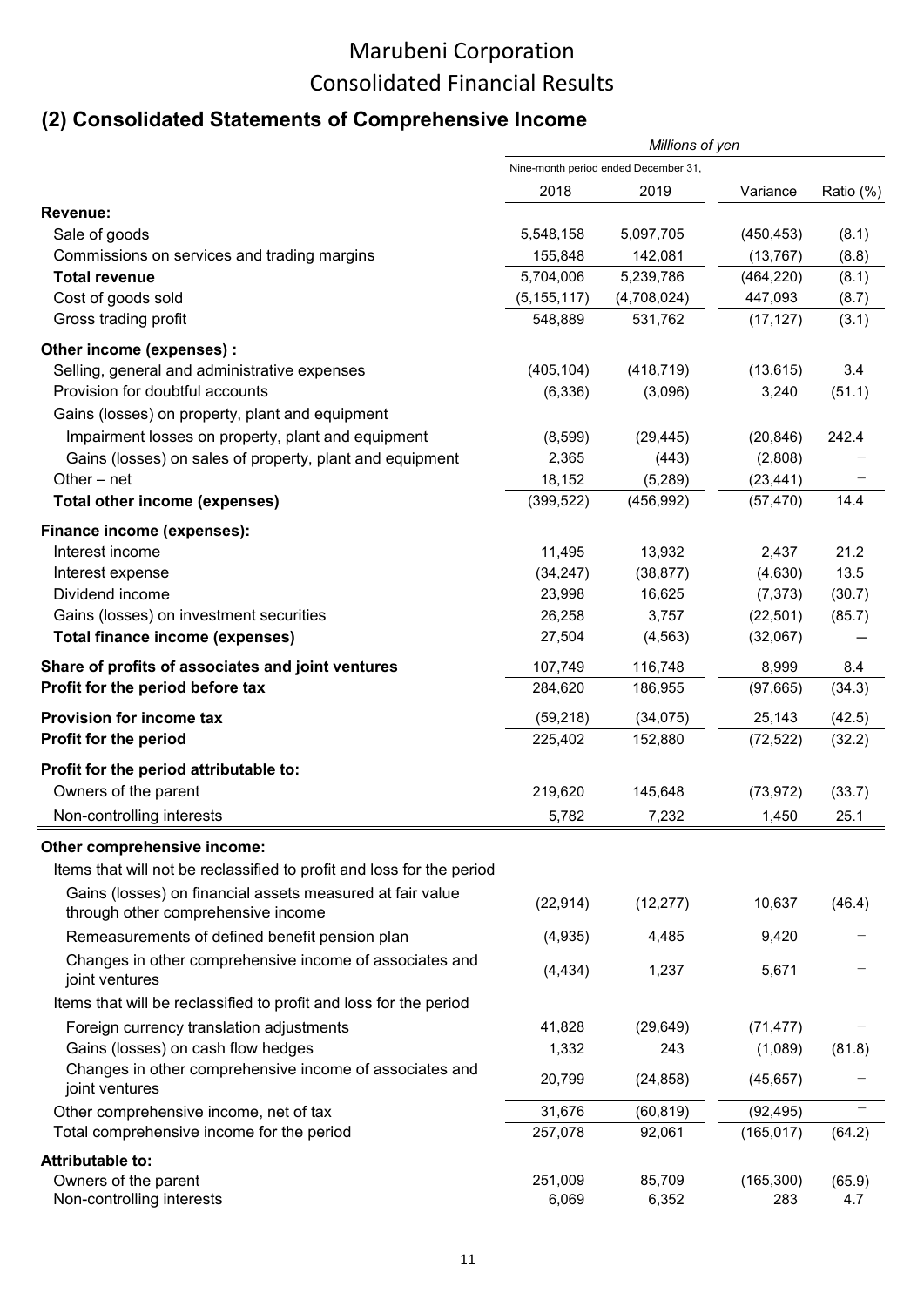### Marubeni Corporation Consolidated Financial Statements

### **(3) Consolidated Statements of Changes in Equity**

### ◆ The Nine-month Period Ended December, 2018 (April 1,2018 - December 31, 2018) (Millions of yen)

Gains (losses) on financial assets measured at fair value through other comprehensive income Foreign currency translation adiustments Balance at beginning of period 262,686 135,295 243,589 (1,379) 1,014,709 82,596 76,253 Cumulative effects of new Cumulative effects of new (1,117)<br>accounting policy adopted (1,117) Profit for the period and the period and the control of the period and the control of the control of the control of the control of the control of the control of the control of the control of the control of the control of t Other comprehensive income (27,158) 50,103 Purchases and sales of treasury stock (3) Dividends payment (61,611) (61,611) Equity transactions with non-Equity transactions with non-<br>
controlling interests and others  $\begin{array}{|l|l|}\n\hline\n\end{array}$  2,832 Distribution to owners of other equity instruments of other determines of other determines of the control of the control of the control of the control of the control of the control of the control of the control of the control of the control of the contro Transfer to retained earnings and the control of the control of the control of the control of the control of the control of the control of the control of the control of the control of the control of the control of the cont Transfer to non-financial assets and others Balance at end of period | 262,686 | 138,127 | 243,589 | (1,382) | 1,158,492 | 61,627 | 126,356 Equity attributable to owners of the parent Issued capital Capital surplus Other equity Treasury stock Retained earnings Other components of equity

|                                                                   |                                       | Equity attributable to owners of the parent          |                                     |                                                |                 |              |  |
|-------------------------------------------------------------------|---------------------------------------|------------------------------------------------------|-------------------------------------|------------------------------------------------|-----------------|--------------|--|
|                                                                   |                                       | Other components of equity                           |                                     |                                                | Non-controlling | Total equity |  |
|                                                                   | Gains (losses) on<br>cash flow hedges | Remeasurements of<br>defined benefit<br>pension plan | Other components<br>of equity total | Equity attributable to<br>owners of the parent | interests       |              |  |
| Balance at beginning of period                                    | (42, 274)                             |                                                      | 116,575                             | 1,771,475                                      | 64,162          | 1,835,637    |  |
| Cumulative effects of new<br>accounting policy adopted            |                                       |                                                      |                                     | (1, 117)                                       |                 | (1, 117)     |  |
| Profit for the period                                             |                                       |                                                      |                                     | 219,620                                        | 5,782           | 225,402      |  |
| Other comprehensive income                                        | 13,394                                | (4,950)                                              | 31,389                              | 31,389                                         | 287             | 31,676       |  |
| Purchases and sales of treasury<br>stock                          |                                       |                                                      |                                     | (3)                                            |                 | (3)          |  |
| Dividends payment                                                 |                                       |                                                      |                                     | (61, 611)                                      | (6, 428)        | (68,039)     |  |
| Equity transactions with non-<br>controlling interests and others |                                       |                                                      |                                     | 2,832                                          | 29,727          | 32,559       |  |
| Distribution to owners of other<br>equity instruments             |                                       |                                                      |                                     | (1,970)                                        |                 | (1,970)      |  |
| Transfer to retained earnings                                     |                                       | 4,950                                                | 11,139                              |                                                |                 |              |  |
| Transfer to non-financial assets<br>and others                    | (1, 851)                              |                                                      | (1, 851)                            | (1,851)                                        |                 | (1, 851)     |  |
| Balance at end of period                                          | (30, 731)                             |                                                      | 157,252                             | 1,958,764                                      | 93,530          | 2,052,294    |  |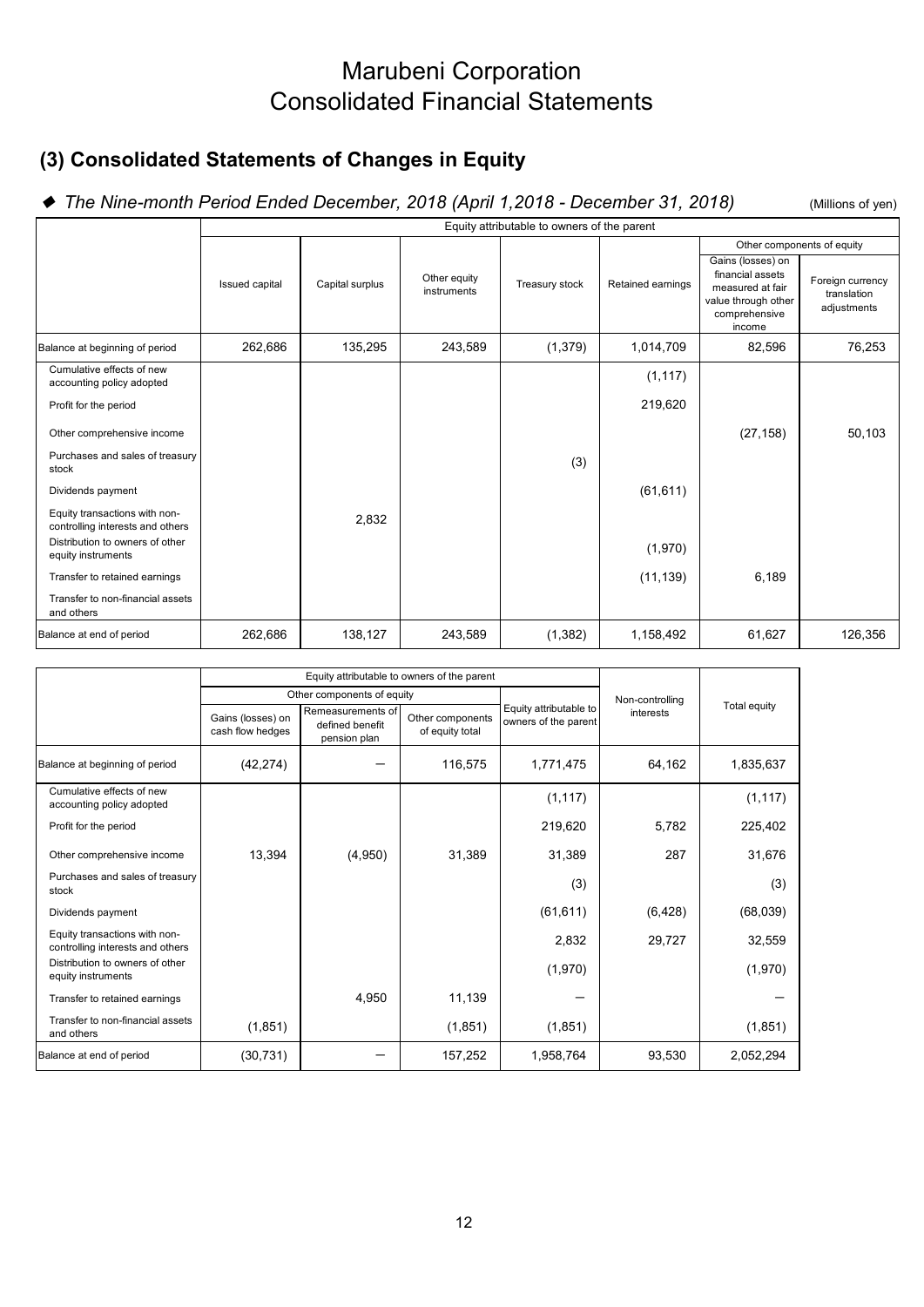## Marubeni Corporation Consolidated Financial Statements

### ◆ The Nine-month Period Ended December, 2019 (April 1,2019 - December 31, 2019) (Millions of yen)

|                                                                   | Equity attributable to owners of the parent |                 |                             |                |                   |                                                                                                             |                                                |  |  |
|-------------------------------------------------------------------|---------------------------------------------|-----------------|-----------------------------|----------------|-------------------|-------------------------------------------------------------------------------------------------------------|------------------------------------------------|--|--|
|                                                                   |                                             |                 |                             |                |                   |                                                                                                             | Other components of equity                     |  |  |
|                                                                   | Issued capital                              | Capital surplus | Other equity<br>instruments | Treasury stock | Retained earnings | Gains (losses) on<br>financial assets<br>measured at fair<br>value through other<br>comprehensive<br>income | Foreign currency<br>translation<br>adjustments |  |  |
| Balance at beginning of period                                    | 262,686                                     | 139,898         | 243,589                     | (1, 384)       | 1,163,472         | 71,912                                                                                                      | 131,178                                        |  |  |
| Cumulative effects of new<br>accounting policy adopted            |                                             |                 |                             |                | (6,674)           |                                                                                                             |                                                |  |  |
| Profit for the period                                             |                                             |                 |                             |                | 145,648           |                                                                                                             |                                                |  |  |
| Other comprehensive income                                        |                                             |                 |                             |                |                   | (10, 906)                                                                                                   | (30, 589)                                      |  |  |
| Purchases and sales of treasury<br>stock                          |                                             | (17)            |                             | 77             |                   |                                                                                                             |                                                |  |  |
| Dividends payment                                                 |                                             |                 |                             |                | (59, 878)         |                                                                                                             |                                                |  |  |
| Equity transactions with non-<br>controlling interests and others |                                             | 3,003           |                             |                | (137)             |                                                                                                             |                                                |  |  |
| Distribution to owners of other<br>equity instruments             |                                             |                 |                             |                | (1,956)           |                                                                                                             |                                                |  |  |
| Transfer to retained earnings                                     |                                             |                 |                             |                | 1,782             | 2,471                                                                                                       |                                                |  |  |
| Transfer to non-financial assets<br>and others                    |                                             |                 |                             |                |                   |                                                                                                             |                                                |  |  |
| Balance at end of period                                          | 262,686                                     | 142,884         | 243,589                     | (1, 307)       | 1,242,257         | 63,477                                                                                                      | 100,589                                        |  |  |

|                                                                   |                                       | Equity attributable to owners of the parent          |                                     |                                                |                 |              |  |
|-------------------------------------------------------------------|---------------------------------------|------------------------------------------------------|-------------------------------------|------------------------------------------------|-----------------|--------------|--|
|                                                                   |                                       | Other components of equity                           |                                     |                                                | Non-controlling |              |  |
|                                                                   | Gains (losses) on<br>cash flow hedges | Remeasurements of<br>defined benefit<br>pension plan | Other components<br>of equity total | Equity attributable to<br>owners of the parent | interests       | Total equity |  |
| Balance at beginning of period                                    | (33, 610)                             |                                                      | 169,480                             | 1,977,741                                      | 93,985          | 2,071,726    |  |
| Cumulative effects of new<br>accounting policy adopted            |                                       |                                                      |                                     | $\triangle$ 6,674                              |                 | (6,674)      |  |
| Profit for the period                                             |                                       |                                                      |                                     | 145,648                                        | 7,232           | 152,880      |  |
| Other comprehensive income                                        | (22, 697)                             | 4,253                                                | (59, 939)                           | (59, 939)                                      | (880)           | (60, 819)    |  |
| Purchases and sales of treasury<br>stock                          |                                       |                                                      |                                     | 60                                             |                 | 60           |  |
| Dividends payment                                                 |                                       |                                                      |                                     | (59, 878)                                      | (6, 442)        | (66, 320)    |  |
| Equity transactions with non-<br>controlling interests and others |                                       |                                                      |                                     | 2,866                                          | (3,044)         | (178)        |  |
| Distribution to owners of other<br>equity instruments             |                                       |                                                      |                                     | (1,956)                                        |                 | (1,956)      |  |
| Transfer to retained earnings                                     |                                       | (4, 253)                                             | (1,782)                             |                                                |                 |              |  |
| Transfer to non-financial assets<br>and others                    | (560)                                 |                                                      | (560)                               | (560)                                          |                 | (560)        |  |
| Balance at end of period                                          | (56, 867)                             |                                                      | 107,199                             | 1,997,308                                      | 90,851          | 2,088,159    |  |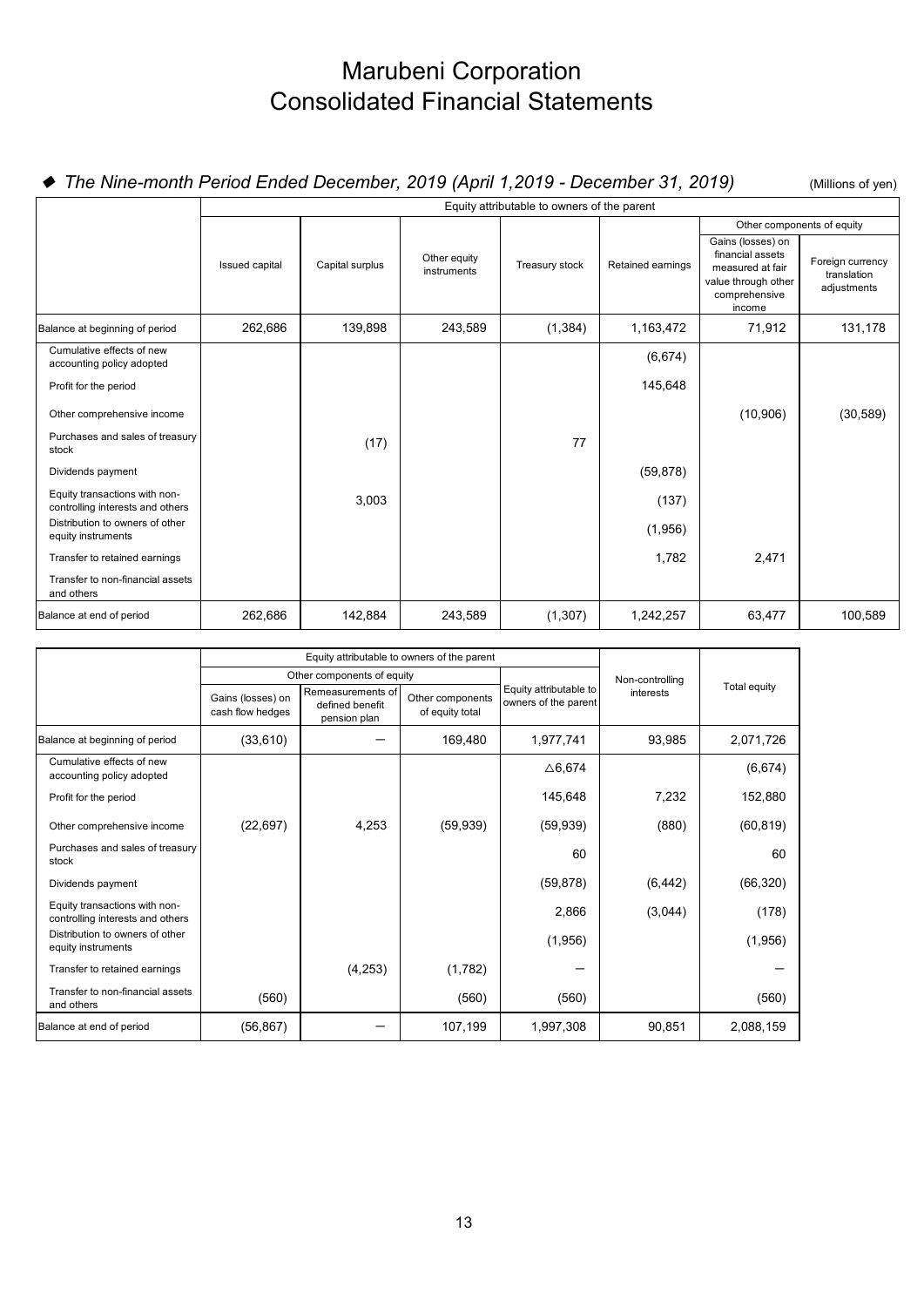### Marubeni Corporation Consolidated Financial Statements

### **(4) Consolidated Statements of Cash Flows**

|                                                                                                         |                                      | Millions of yen |            |
|---------------------------------------------------------------------------------------------------------|--------------------------------------|-----------------|------------|
|                                                                                                         | Nine-month period ended December 31, |                 | Variance   |
|                                                                                                         | 2018                                 | 2019            |            |
| <b>Operating activities</b>                                                                             |                                      |                 |            |
| Profit for the period                                                                                   | 225,402                              | 152,880         | (72, 522)  |
| Adjustments to reconcile profit for the year to net cash provided by (used in)<br>operating activities: |                                      |                 |            |
| Depreciation and amortisation                                                                           | 83,478                               | 122,117         | 38,639     |
| Losses (Gains) on property, plant and equipment                                                         | 6,234                                | 29,888          | 23,654     |
| Finance expenses (income)                                                                               | (27, 504)                            | 4,563           | 32,067     |
| Share of profits of associates and joint ventures                                                       | (107, 749)                           | (116, 748)      | (8,999)    |
| Income taxes                                                                                            | 59,218                               | 34,075          | (25, 143)  |
| Changes in notes accounts receivable                                                                    | 81,400                               | 141,447         | 60,047     |
| Changes in inventories                                                                                  | (50, 928)                            | 20,841          | 71,769     |
| Changes in notes and trade accounts payable                                                             | (165, 892)                           | (159, 894)      | 5,998      |
| Other-net                                                                                               | (56, 526)                            | (110, 380)      | (53, 854)  |
| Interest received                                                                                       | 8,071                                | 9,687           | 1,616      |
| Interest paid                                                                                           | (32,098)                             | (38, 362)       | (6, 264)   |
| Dividends received                                                                                      | 108,250                              | 84,073          | (24, 177)  |
| Income taxes paid                                                                                       | (35, 298)                            | (17, 585)       | 17,713     |
|                                                                                                         |                                      |                 |            |
| Net cash provided by/ used in operating activities                                                      | 96,058                               | 156,602         | 60,544     |
| <b>Investing activities</b>                                                                             |                                      |                 |            |
| Net decrease (increase) in time deposits                                                                | 589                                  | 108             | (481)      |
| Proceeds from sale of property, plant and equipment                                                     | 2,604                                | 7,146           | 4,542      |
| Proceeds from sale of investment property                                                               | 320                                  | 170             | (150)      |
| Collection of loans receivable                                                                          | 9,266                                | 6,299           | (2,967)    |
| Proceeds from sale of subsidiaries, net of cash and cash equivalents disposed of                        | 186                                  | 173             | (13)       |
| Proceeds from sale of investments in associates and joint ventures, and other investments               | 72,946                               | 48,638          | (24, 308)  |
| Purchase of property, plant and equipment                                                               | (62, 174)                            | (76, 679)       | (14, 505)  |
| Purchase of investment property                                                                         | (60)                                 | (109)           | (49)       |
| Loans provided to customers                                                                             | (19, 895)                            | (15, 184)       | 4,711      |
| Acquisition of subsidiaries, net of cash and cash equivalents acquired                                  | 7,273                                | (14, 729)       | (22,002)   |
| Purchase of investments in associates and joint ventures, and other investments                         | (37, 212)                            | (35, 153)       | 2,059      |
| Net cash provided by/used in investing activities                                                       | (26, 157)                            | (79, 320)       | (53, 163)  |
| <b>Financing activities</b>                                                                             |                                      |                 |            |
| Net increase (decrease) in short-term borrowings                                                        | 32,420                               | 95,809          | 63,389     |
| Proceeds from long-term bonds and borrowings                                                            | 176,893                              | 183,994         | 7,101      |
| Repayments of long-term bonds and borrowings                                                            | (316, 334)                           | (285,097)       | 31,237     |
| Dividends paid to owners of the parent                                                                  | (61, 611)                            | (59, 878)       | 1,733      |
| Net cash outflows on purchases and sales of treasury stock                                              | (8)                                  | (6)             | 2          |
| Capital contribution from non-controlling interests                                                     | $\overline{2}$                       | 87              | 85         |
| Acquisition of equity portion of subsidiary from non-controlling interests                              | (3,867)                              | (6,910)         | (3,043)    |
| Distribution to owners of other equity instruments                                                      | (1,970)                              | (1,956)         | 14         |
| Other                                                                                                   | (6, 429)                             | (7, 102)        | (673)      |
| Net cash provided by/used in financing activities                                                       | (180, 904)                           | (81, 059)       | 99,845     |
|                                                                                                         |                                      |                 |            |
| Effect of exchange rate changes on cash and cash equivalents                                            | 3,241                                | (1,855)         | (5,096)    |
| Net increase (decrease) in cash and cash equivalents                                                    | (107, 762)                           | (5,632)         | 102,130    |
| Cash and cash equivalents at beginning of period                                                        | 625,834                              | 509,288         | (116, 546) |
| Cash and cash equivalents at end of period                                                              | 518,072                              | 503,656         | (14, 416)  |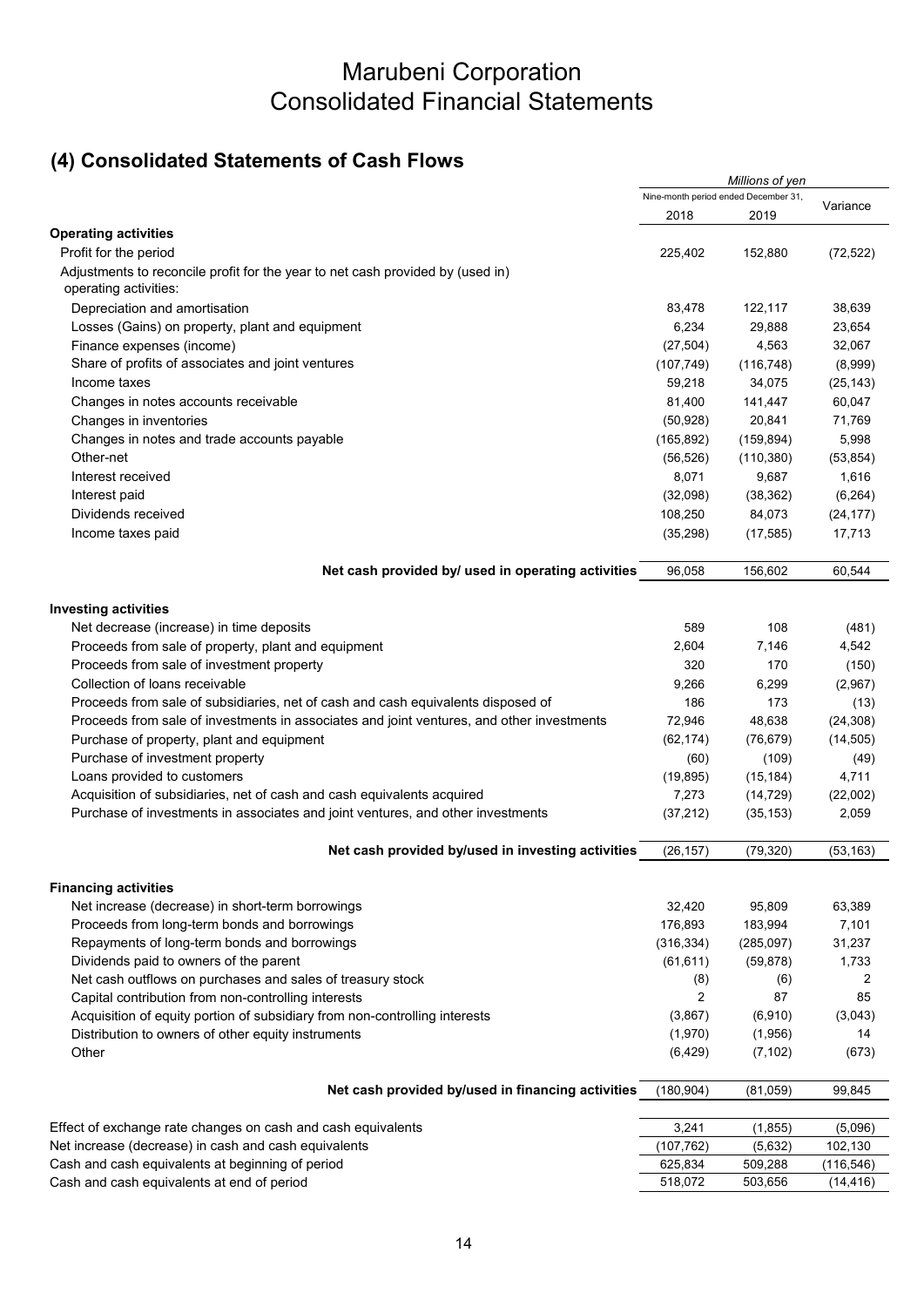### **(5) Notes Related to Going Concern Assumptions**

None

### **(6) Changes in Accounting Principles**

Except for the changes disclosed below, significant accounting policies applied to the consolidated financial statements herein are identical to the accounting policies applied to consolidated financial statements for the previous fiscal year.

Newly Adopted Standards and Interpretive Guidance

The Company and its consolidated subsidiaries have adopted the following accounting standards effective from the first quarter of the current fiscal year.

| Standard and Interpretive Guidance | Summary                               |
|------------------------------------|---------------------------------------|
| l IFRS 16 <i>Leases</i>            | Revisions concerning lease accounting |

Application of IFRS 16 *Leases* has two main effects on the consolidated financial statements. First, for all leases, a right-of-use asset representing the right to use the underlying asset and a lease liability representing the obligation to pay lease payments are newly recognized in the Consolidated Statement of Financial Position as a general rule. Second, depreciation charges on right-of-use assets and finance costs on lease liabilities are recognized in the Consolidated Statement of Comprehensive Income for all leases as a general rule. Application of IFRS 16 resulted in a 235,170 million yen increase in the sum of "property, plant and equipment", "intangible assets", "trade and loan receivables", and "other noncurrent assets" and 237,958 million yen increase in other financial liabilities (current and noncurrent) at the date of initial application. Application of IFRS 16 did not have a significant effect on the Consolidated Statement of Comprehensive Income.

The difference between the lease liabilities recognized at IFRS 16's initial application date and the discounted value of total minimum lease payments under non-cancelable operating leases that was disclosed at the end of the previous fiscal year is mainly attributable to revision of lease durations. Lease liabilities are measured at the present value of remaining lease payments at the date of initial application, discounted using the lessee's incremental borrowing rate at the same date.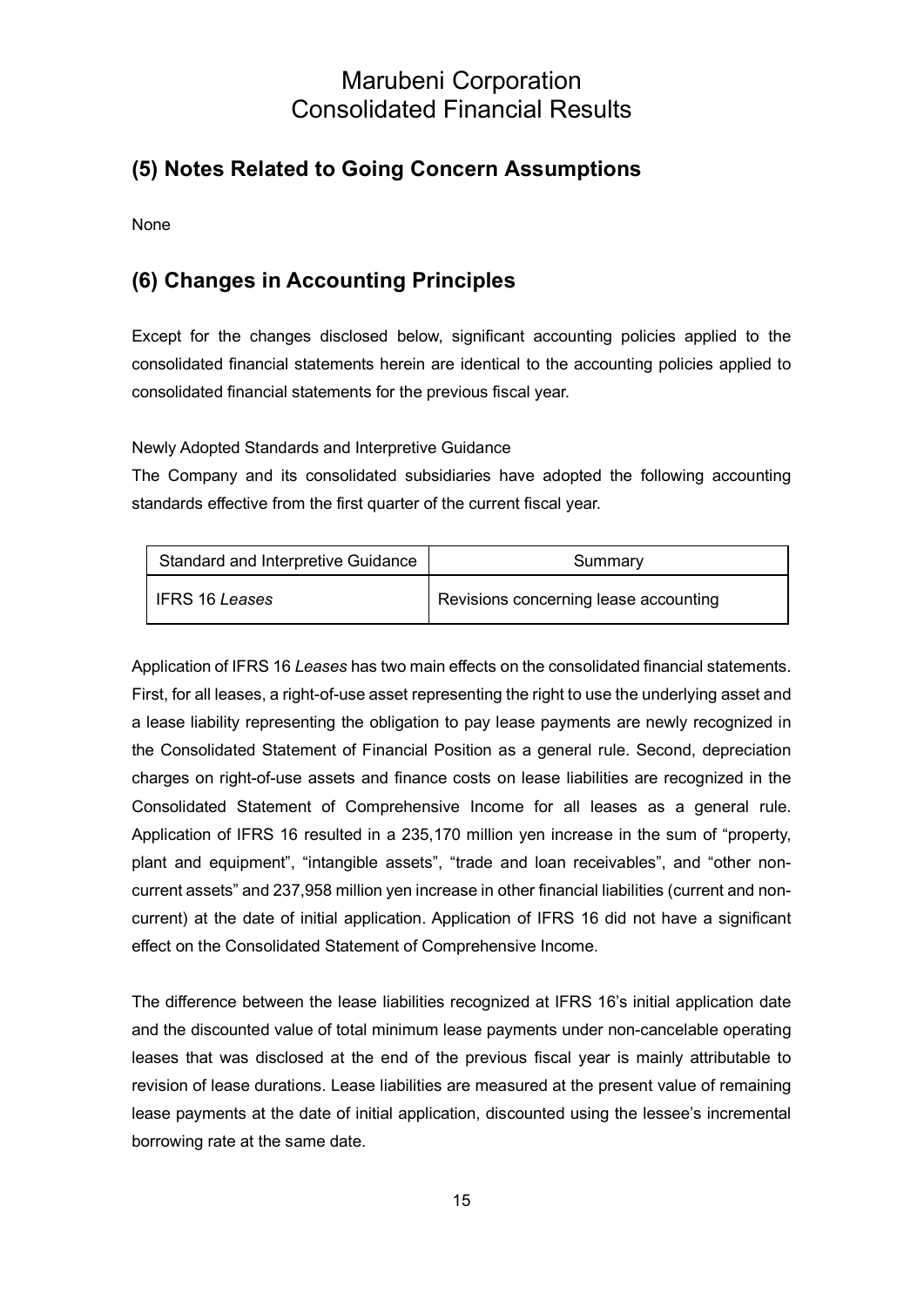As the cumulative effect of application of IFRS 16 and interpretive guidance pertaining thereto, retained earnings at the date of initial application decreased by 6,674 million yen.

Significant accounting policies related to the above standards and interpretive guidance are as follows.

#### IFRS 16 *Leases*

Whether a contract is, or contains, a lease, the Companies assess, at inception date of the lease, whether the contract conveys the right to control the use of an identified asset for a period of time in exchange for consideration.

#### Accounting as lessee

At the commencement date of the lease, a lessee recognizes a right-of-use asset that represents lessee's right to use an underlying asset and a lease liability that represents the obligation to pay lease payments. The right-of-use asset is measured at cost and the cost comprise the amount of the initial measurement of the lease liability, any lease payments made at or before the commencement date of the lease, any initial direct costs and an estimate of costs to be incurred in restoring the underlying asset to the condition. The lessee depreciates the right-of-use asset over the lease term in principle. Lease term is determined during the periods covered by an option to extend the lease and periods covered by an option to terminate the lease within the non-cancellable period, if the lessee is reasonably certain to exercise that option.

A lessee measures the lease liability at the present value of the lease payments that are not paid at that date. The lease payments are discounted using the interest rate implicit in the lease, if that rate can be readily determined. If that rate cannot be readily determined, the lessee uses the lessee's incremental borrowing rate. Lessee's incremental borrowing rate shall be determined by the length of the lease period, credibility of the lessee, and collateral, guarantee or the nature of the underlying asset. Interest on the lease liability is the amount that produces a constant periodic rate of interest on the remaining balance of the lease liability.

As a lessee, the Company recognizes lease payments associated with leases that have a lease term of 12 months or less and leases for which the underlying asset is of low value as an expense on a straight-line basis over the lease term unless another systematic basis is more representative of the pattern of its benefit as lessee.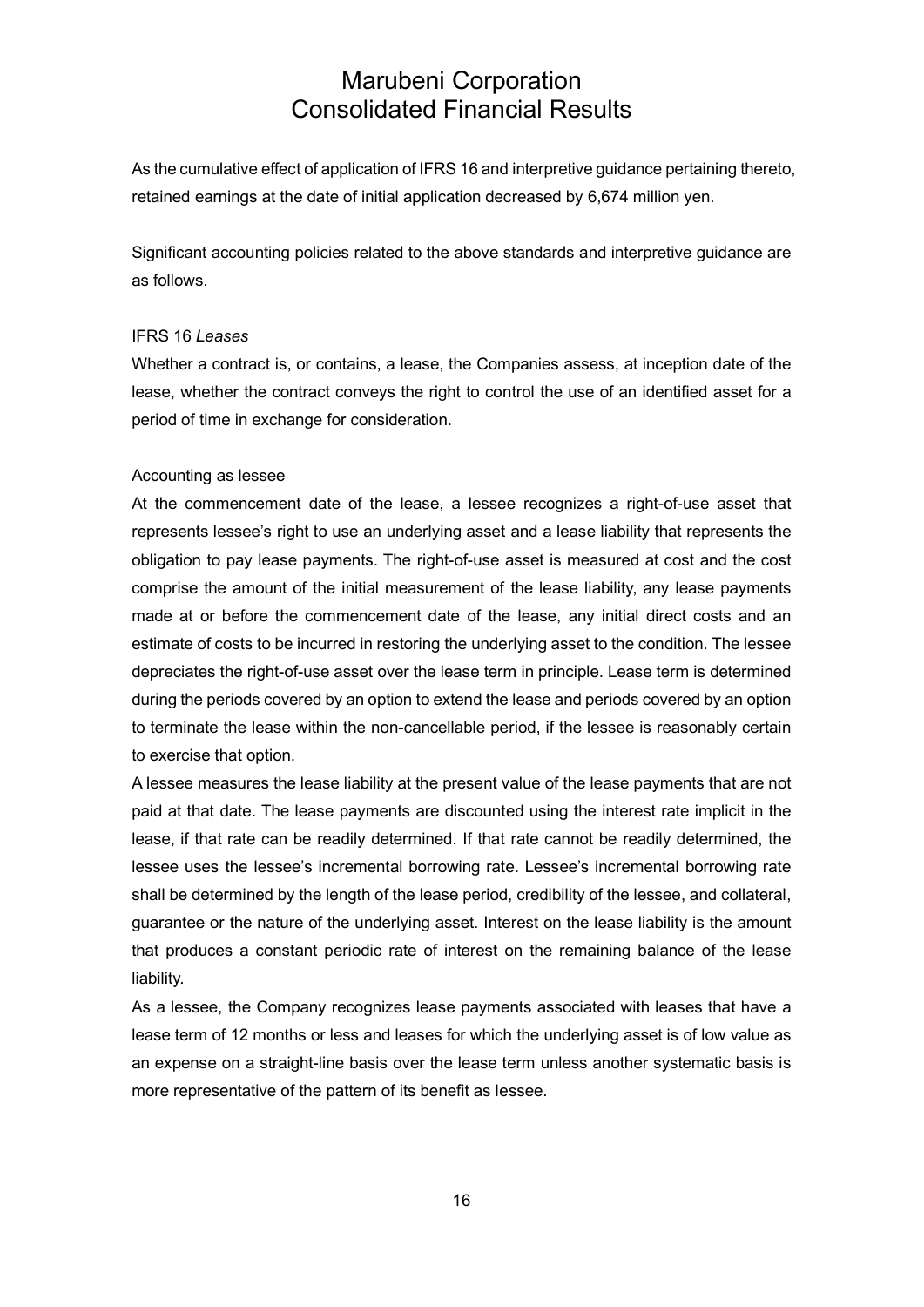#### Accounting as lessor

For finance leases that transfers substantially all the risks and rewards incidental to ownership of an underlying asset, at the commencement date of the lease, a lessor derecognises the underlying asset subject to the lease, and recognises assets held under a finance lease and present them as a lease receivable at an amount equal to the net investment in the lease. Initial direct costs are included in the initial measurement of the net investment in the lease in principle.

For operating leases in which the Company is the lessor, the Company presents the leases' underlying assets in its Consolidated Statement of Financial Position according to the nature of the underlying asset. Its depreciation policy for operating leases' underlying assets is consistent with its depreciation policy for similar assets. A lessor recognises the lease income on a straight-line basis over the lease term unless another systematic basis is more representative of the pattern in which benefit from the use of the underlying asset is diminished. It adds initial direct costs incurred in obtaining a lease contract to the carrying amount of the underlying asset and recognizes those costs as an expense over the lease term on the same basis as the lease income.

#### Restated Comparative Information

Where the method of presentation of the consolidated financial statements or notes to the consolidated financial statements has changed, comparative information is restated accordingly.